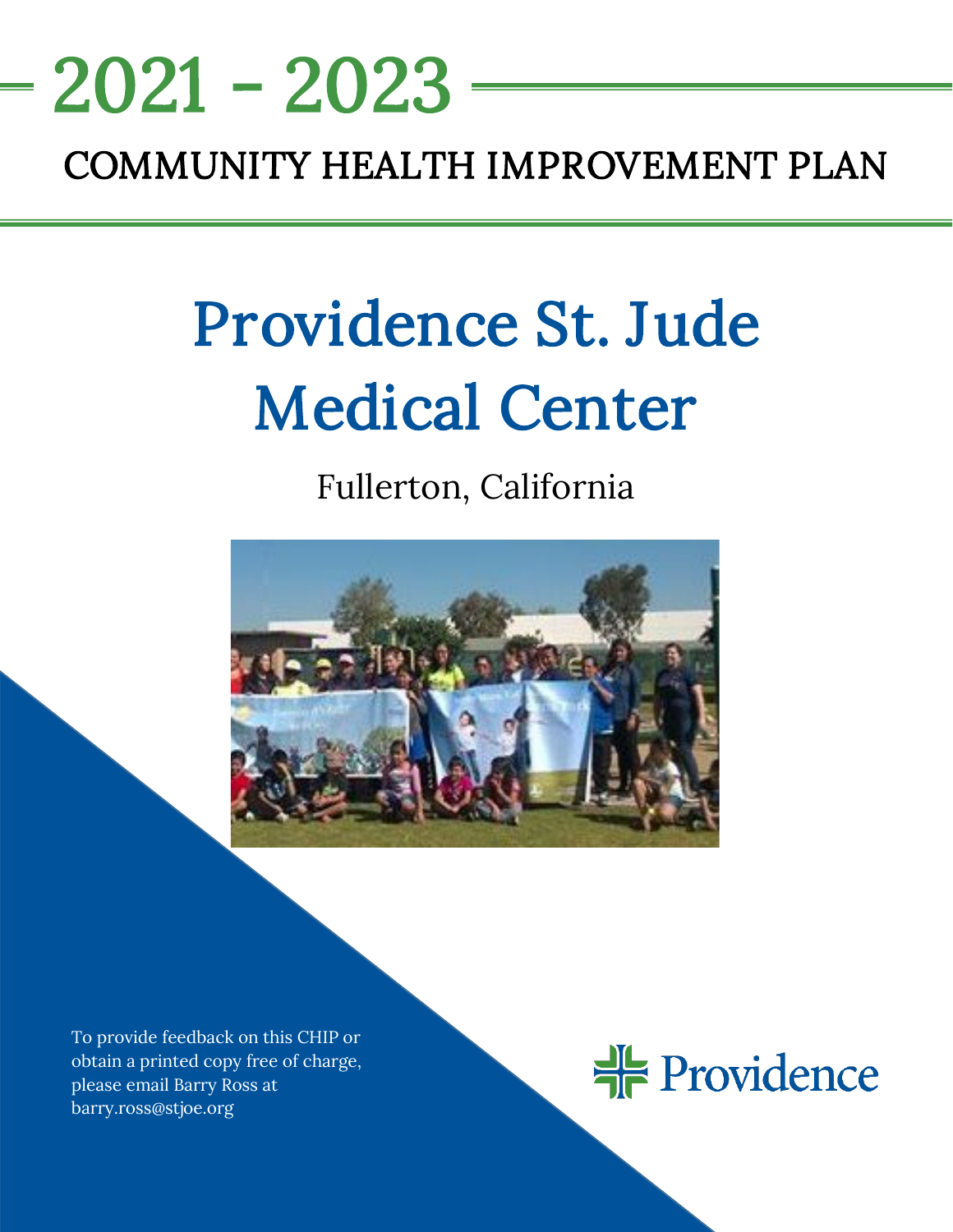# CONTENTS

| Providence St. Jude Medical Center Community Health Improvement Plan Priorities 4      |
|----------------------------------------------------------------------------------------|
|                                                                                        |
|                                                                                        |
|                                                                                        |
|                                                                                        |
|                                                                                        |
|                                                                                        |
|                                                                                        |
|                                                                                        |
|                                                                                        |
|                                                                                        |
|                                                                                        |
|                                                                                        |
|                                                                                        |
|                                                                                        |
|                                                                                        |
| Addressing the Needs of the Community: 2021-2023 Key Community Benefit Initiatives and |
|                                                                                        |
|                                                                                        |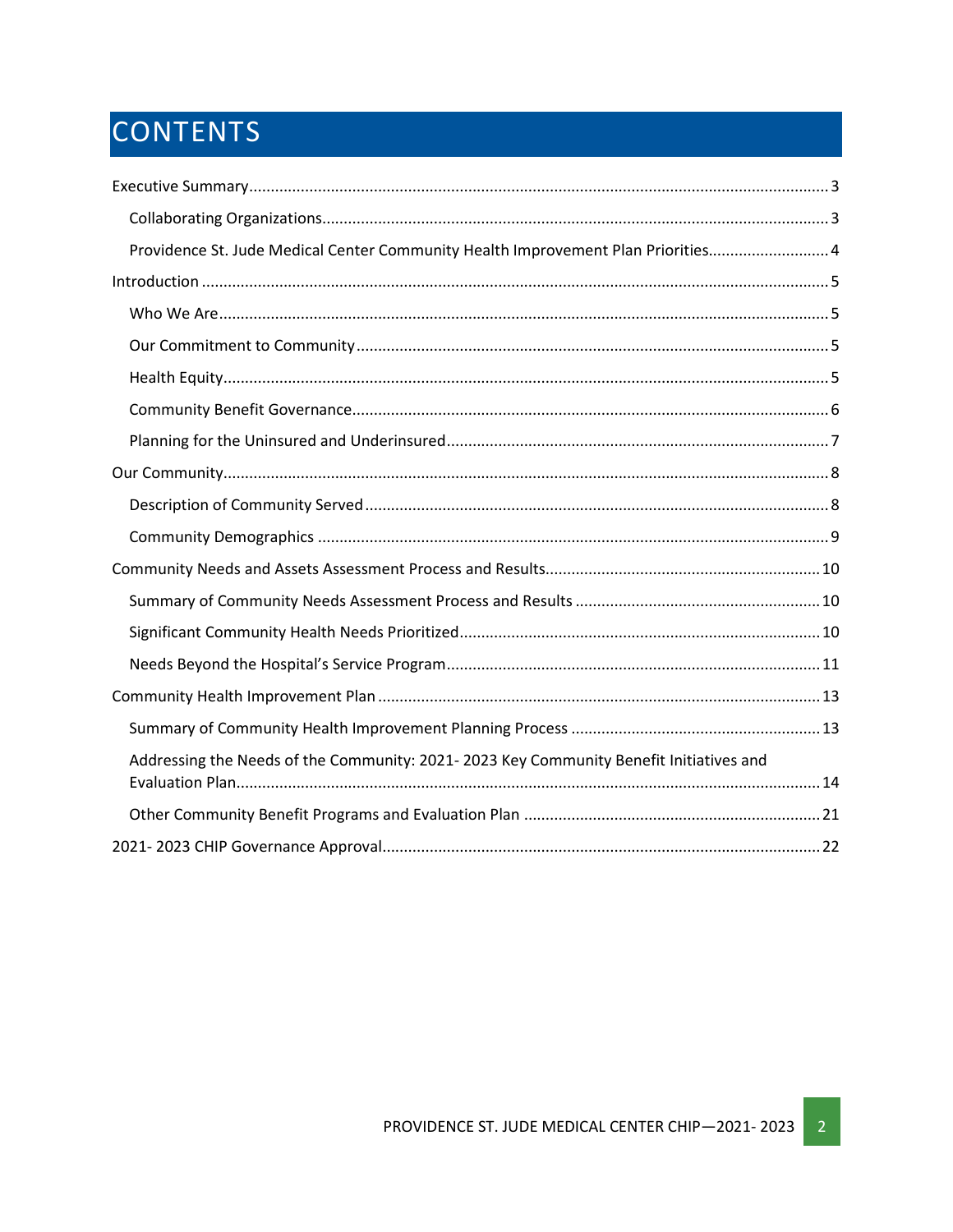# <span id="page-2-0"></span>EXECUTIVE SUMMARY

Providence St. Joseph Health (PSJH) continues its Mission of service in Orange County through Providence St. Jude Medical Center (SJMC). SJMC is an acute-care hospital with 320 licensed beds, founded in 1957 and located in Fullerton, CA. The hospital's service area is North Orange County and adjacent parts of Los Angeles, Riverside and San Bernardino counties, including 1,733,665 people.

Providence St. Jude Medical Center dedicates resources to improve the health and quality of life for the communities it serves, with special emphasis on the needs of the economically poor and vulnerable. During the most recent calendar year, the hospital provided \$67,539,253 in Community Benefit in response to unmet needs.

The Community Health Needs Assessment (CHNA) is an opportunity for Providence St. Jude Medical Center to engage the community every three years with the goal of better understanding community strengths and needs. The results of the CHNA are used to guide and inform efforts to better address the needs of the community. Through a mixed-methods approach, using quantitative and qualitative data, the CHNA process relied on several sources of information: state and national public health data, qualitative data from Kaiser and UCI CHNA's which included interviews with community stakeholders and listening sessions with community members, and hospital utilization data.

# <span id="page-2-1"></span>Collaborating Organizations

Orange County Health Improvement Partnership (HIP), Kaiser Permanente, and CalOptima, and University of California, Irvine (UCI) conducted various community and stakeholder engagement sessions in 2019. While PSJH – Orange County had planned several for Spring 2020, these sessions had to be cancelled due to the COVID-19 pandemic. In lieu of those sessions, we are leveraging the previously collected information from local partners and will update with additional community feedback and input as appropriate in response to the pandemic.

#### ORANGE COUNTY HEALTH IMPROVEMENT PARTNERSHIP (HIP)

Overall, the HIP identified homelessness and housing; environmental health; safety; mental health and substance use; access to care; nutrition; early childhood development; and support for aging populations as the key themes from the sessions. They conducted six diverse focus groups with underrepresented communities, including Vietnamese older adults, Spanish-speaking adults and mothers, adolescents, and service providers.

#### KAISER PERMANENTE CHNA 2019 (ANAHEIM AND IRVINE)

Kaiser Permanente's 2019 CHNA included focus groups based upon high-level findings from secondary data analysis. Additionally, 18 stakeholder interviews were conducted representing the non-profit sector, education, and county agencies. These stakeholders identified housing insecurity, food insecurity, asthma and stroke disparities, oral health, mental health/suicide, and older adult health as key needs. Kaiser Permanente's identified priorities for the service area were access to health care; economic, housing, and food insecurities; mental health and substance use; stroke; and suicide.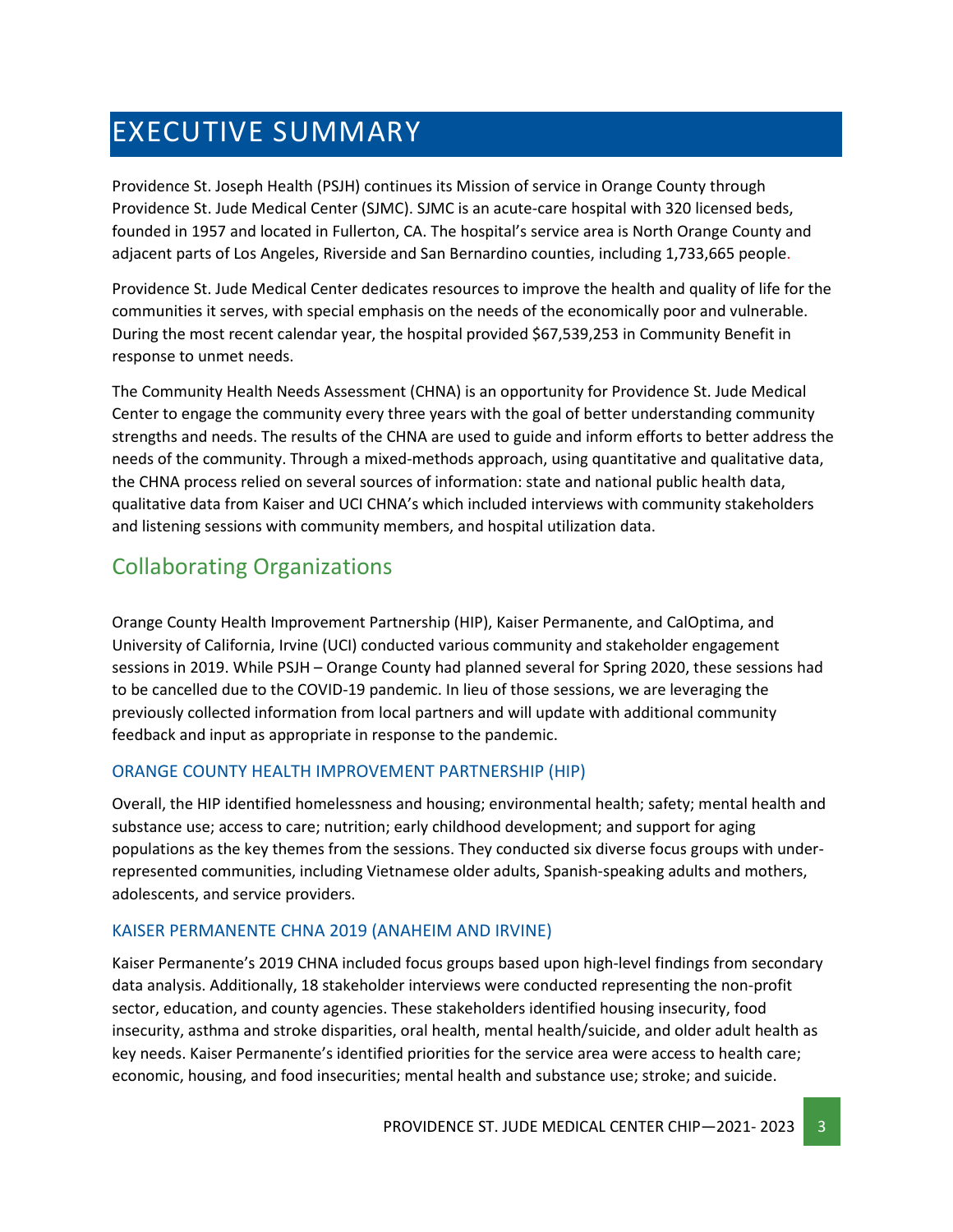#### CALOPTIMA MEMBER SURVEY

CalOptima is a county organized health system that administers health insurance programs for children, adults, seniors with low incomes and people with disabilities. They administered a member survey as part of a comprehensive assessment. The survey reached a wide variety of demographics and included insights into needs beyond members' immediate health care needs, including social determinants of health. The report notes access barriers, lack of awareness of benefits and resources, and negative social and environmental impacts as the key themes identified.

#### UNIVERSITY OF CALIFORNIA, IRVINE CHNA 2019

The UCI CHNA included input from stakeholders gathered in Fall 2018, including Orange County Health Care Agency. Stakeholders were asked to rank order identified health needs. The percentage of responses were presented for those needs with severe or significant impact on the community, had worsened over time, and had a shortage or absence of resources available in the community, and level of importance in the community. Substance use and misuse; mental health; and housing and homelessness were the top ranked priorities.

# <span id="page-3-0"></span>Providence St. Jude Medical Center Community Health Improvement Plan Priorities

As a result of the findings of our 2021 [CHNA](https://www.providence.org/about/annual-report/chna-and-chip-reports) and through a prioritization process aligned with our Mission, resources, and hospital strategic plan, Providence St. Jude Medical Center will focus on the following areas for its 2021-2023 Community Benefit efforts:

#### PRIORITY 1: MENTAL HEALTH

Creating awareness and services addressing mental health along with substance use.

#### PRIORITY 2: ACCESS TO CARE

Increasing health care access as well as other resources for areas that have the biggest challenges.

#### PRIORITY 3: HOMELESSNESS AND HOUSING

Social determinants of health, like housing, have a substantial impact on health behaviors and health outcomes. Addressing housing instability, housing affordability, and preventing homelessness will improve health in the communities we serve.

#### PRIORITY 4: HEALTH EQUITY AND RACIAL DISPARITIES

The need for increased health equity and the presence of racial disparities are key priorities to address.

As we develop the Community Health Improvement Plan (CHIP), we will integrate prevention and addressing racial disparities as a cornerstone of each of these priority areas.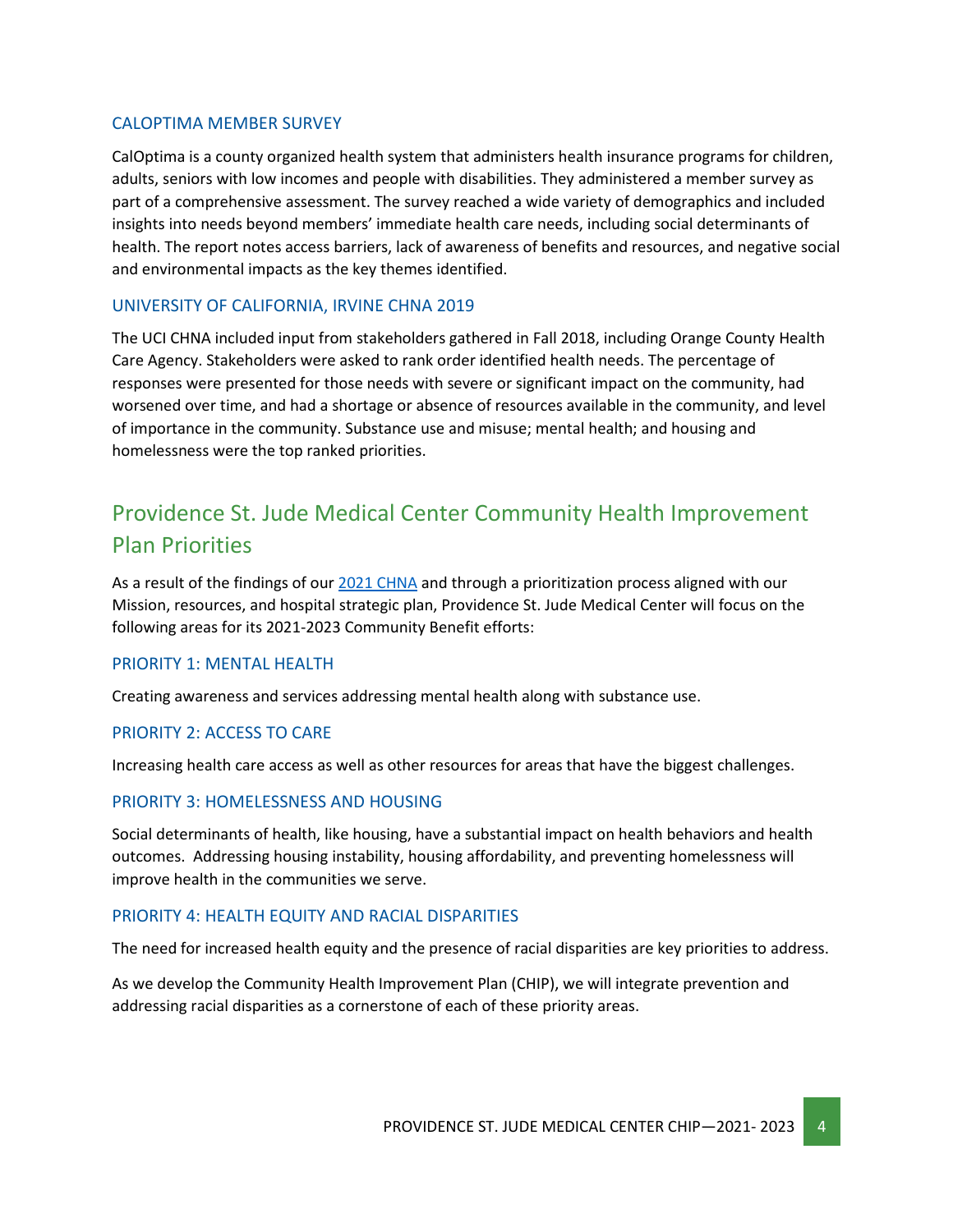# <span id="page-4-0"></span>INTRODUCTION

### <span id="page-4-1"></span>Who We Are

| <b>Our Mission</b> | As expressions of God's healing love, witnessed through the ministry of Jesus,<br>we are steadfast in serving all, especially those who are poor and vulnerable. |
|--------------------|------------------------------------------------------------------------------------------------------------------------------------------------------------------|
| <b>Our Vision</b>  | Health for a Better World.                                                                                                                                       |
|                    | <b>Our Values</b> Compassion $-$ Dignity $-$ Justice $-$ Excellence $-$ Integrity                                                                                |

Providence St. Jude Medical Center is an acute hospital founded in 1957 and located in Fullerton, California. The hospital has 320 licensed beds, a staff of 2,496, and professional relationships with 649 local physicians and 99 allied health professionals. Major programs and services offered to the community include the following: Cardiac, Orthopedics, Neurosurgery, Cancer, Perinatal, Rehabilitation and Digestive Services.

# <span id="page-4-2"></span>Our Commitment to Community

Providence St. Jude Medical Center dedicates resources to improve the health and quality of life for the communities we serve. During Calendar Year 2020 Providence St. Jude Medical Center provided  $$67,539,253$  in Community Benefit<sup>[1](#page-4-4)</sup> in response to unmet needs and to improve the health and wellbeing of those we serve in North Orange County and parts of Los Angeles, Riverside and San Bernardino counties.

### <span id="page-4-3"></span>Health Equity

At Providence St. Joseph Health, we acknowledge that all people do not have equal opportunities and access to living their fullest, healthiest lives due to systems of oppression and inequities. We are committed to ensuring health equity for all by addressing the underlying causes of racial and economic inequities and health disparities. Our Vision is "Health for a Better World," and to achieve that we believe we must address not only the clinical care factors that determine a person's length and quality of life, but also the social and economic factors, the physical environment, and the health behaviors that all play an active role in determining health outcomes.

To ensure that equity is foundational to our CHIP, we have developed an equity framework that outlines the best practices that each of our hospital will implement when completing a CHIP. These practices include, but are not limited to the following:

<span id="page-4-4"></span> $1$  Per federal reporting and guidelines from the Catholic Health Association.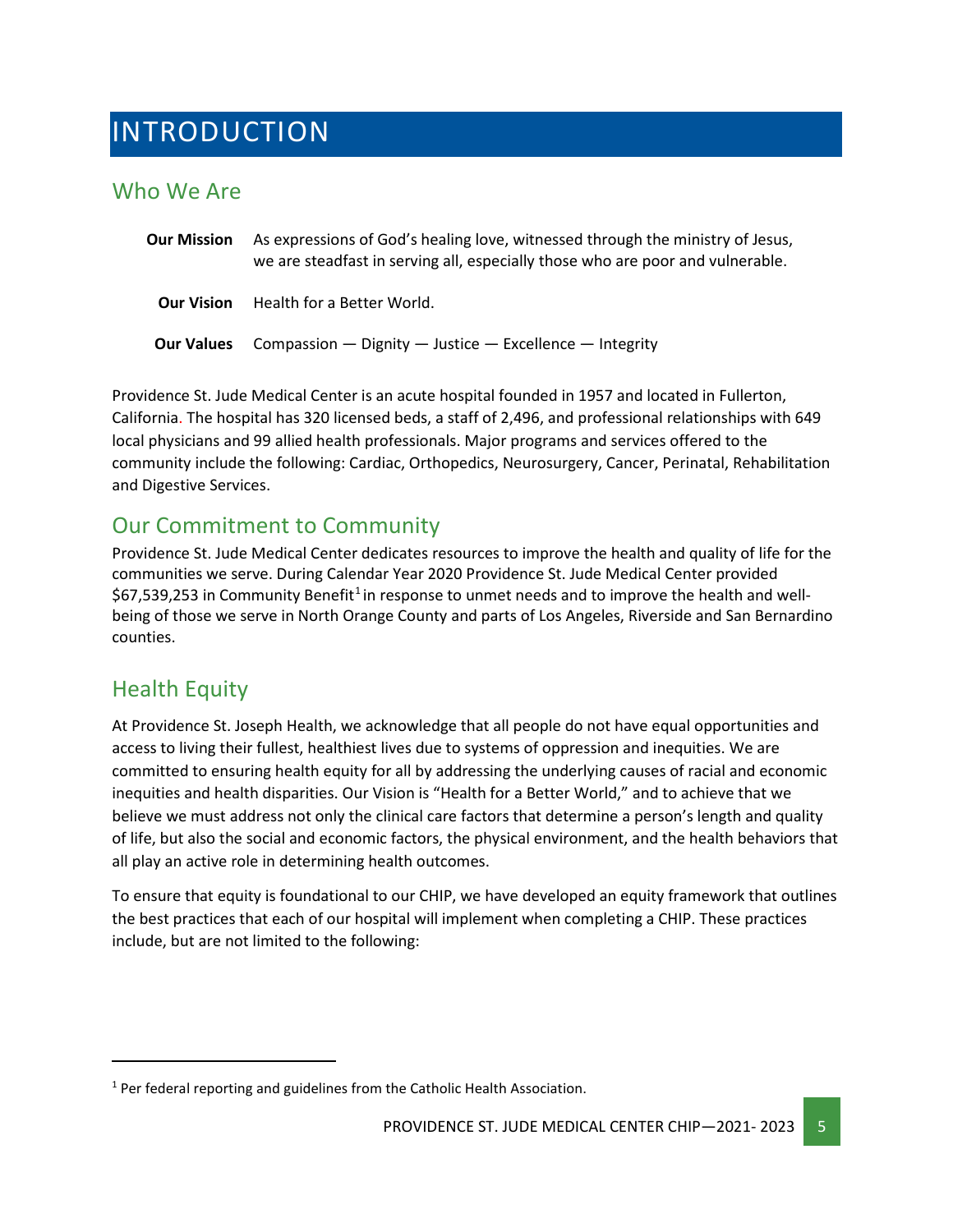*Figure 1. Best Practices for Centering Equity in the CHIP*



Address root causes of inequities by utilizing evidence-based and leading practices

Explicitly state goal of reducing health disparities and social inequities



Reflect our values of justice and dignity



Leverage community strengths

### <span id="page-5-0"></span>Community Benefit Governance

Providence St. Jude Medical Center demonstrates organizational commitment to the community benefit process through the allocation of staff time, financial resources, participation, and collaboration with community partners. The Regional Director, Community Health Investment is responsible for coordinating implementation of State and Federal 501r requirements.

A charter approved in 2007 and revised in 2020 established the formation of the Providence St. Jude Medical Center Community Health Committee. The role of the Community Health Committee is to support the Board of Trustees in overseeing community benefit issues. The Committee acts in accordance with a Board-approved charter. The Community Health Committee is charged with developing policies and programs that address identified needs in the service area particularly for underserved populations, overseeing development and implementation of the Community Health Needs Assessment (CHNA) and Community Health Improvement Plan (CHIP), and overseeing and directing the Community Benefit (CB) activities.

The Community Health Committee has a minimum of twelve members, chaired by a member of the Medical Center Ministry Board. Current membership includes 23 community members. A majority of members have knowledge and experience with the populations most likely to have disproportionate unmet health needs. The Community Health Committee generally meets quarterly.

#### ROLES AND RESPONSIBILITIES

*Senior Leadership*

• Chief Executive and senior leaders including the hospital's Chief Mission Integration Officer, are directly accountable for CB performance.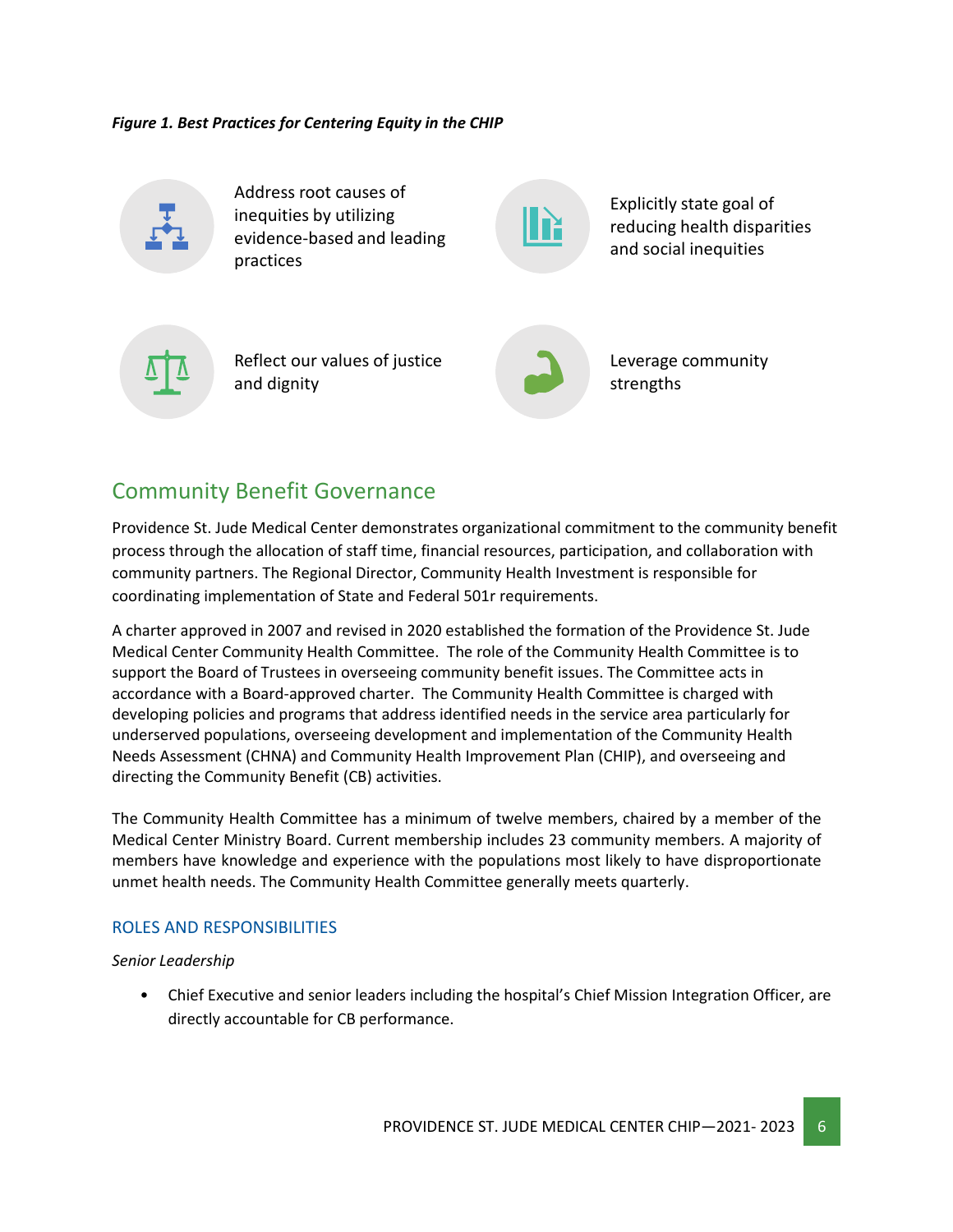#### *Community Health Committee (CHC)*

- CHC serves as an extension of trustees to provide direct oversight for all charitable program activities and ensure program alignment with "Advancing the State of the Art of Community Benefit" (ASACB) Five Core Principles. It includes diverse community stakeholders. Trustee members on CHC serve as 'board level champions.'
- The Committee provides recommendations to the Board of Trustees regarding budget, program targeting and program continuation or revision.

#### *Community Health (CH) Department*

- Manages CB efforts and coordination between CH and Finance departments on reporting and planning.
- Manage data collection, program tracking tools and evaluation.
- Develops specific outreach strategies to access identified Disproportionate Unmet Health Needs (DUHN) populations.
- Coordinates with clinical departments to reduce inappropriate ER utilization.
- Advocates for CB to senior leadership and invests in programs to reduce health disparities.

#### *Local Community*

- Partnership to implement and sustain collaborative activities.
- Formal links with community partners.
- Provide community input to identify community health issues.
- Engagement of local government officials in strategic planning and advocacy on health-related issues on a city, county or regional level.

# <span id="page-6-0"></span>Planning for the Uninsured and Underinsured

Our Mission is to provide quality care to all our patients, regardless of ability to pay. We believe that no one should delay seeking needed medical care because they lack health insurance. That is why Providence St. Jude Medical Center has a Financial Assistance Program (FAP) that provides free or discounted services to eligible patients.

One way Providence St. Jude Medical Center informs the public of FAP is by posting notices. Notices are posted in high volume inpatient and outpatient service areas. Notices are also posted at locations where a patient may pay their bill. Notices include contact information on how a patient can obtain more information on financial assistance as well as where to apply for assistance. These notices are posted in English and Spanish and any other languages that are representative of 5% or greater of patients in the hospital's service area. All patients who demonstrate lack of financial coverage by third party insurers are offered an opportunity to complete the Patient Financial Assistance Application and are offered information, assistance, and referral as appropriate to government sponsored programs for which they may be eligible. For information on our Financial Assistance Program click [https://www.providence.org/obp/ca.](https://www.providence.org/obp/ca)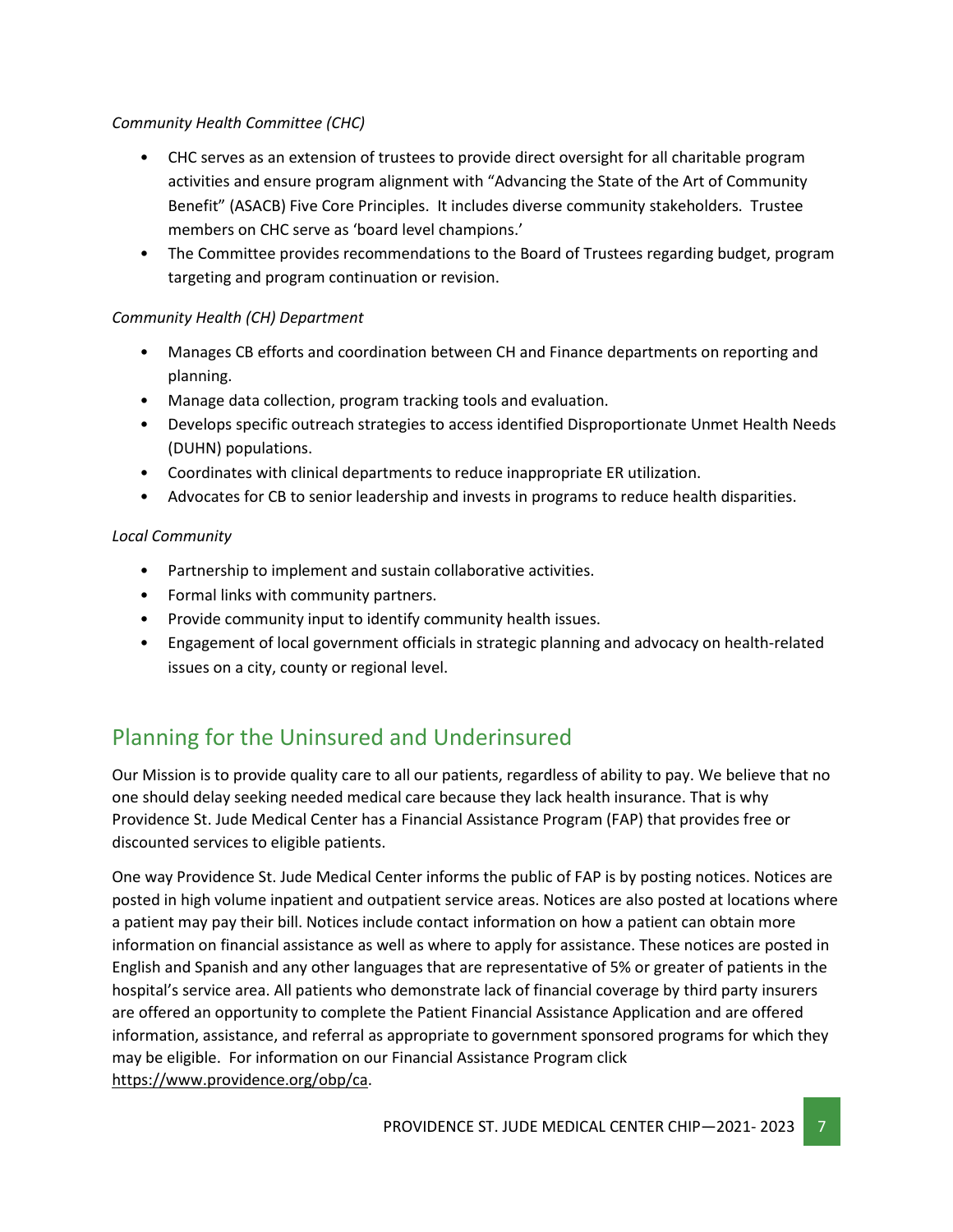# <span id="page-7-0"></span>OUR COMMUNITY

# <span id="page-7-1"></span>Description of Community Served

Providence St. Jude Medical Center's service area is North Orange County and adjacent parts of Los Angeles, Riverside and San Bernardino counties and includes a population of approximately 1.7 million people.



**Figure 2. Providence St. Jude Medical Center's Total Service Area**

Of the over 1.7 million permanent residents of North Orange County and adjacent parts of Los Angeles, Riverside and San Bernardino counties, roughly 45% live in the "high need" area, defined by lower life expectancy at birth, lower high school graduation rates, and more households at or below 200% FPL compared to census tracts across the county. For reference, in 2020, 200% FPL represents an annual household income of \$52,400 or less for a family of four. These households are more likely to regularly make spending tradeoffs regarding utilities, rent, groceries, medicine, and other basic expenses.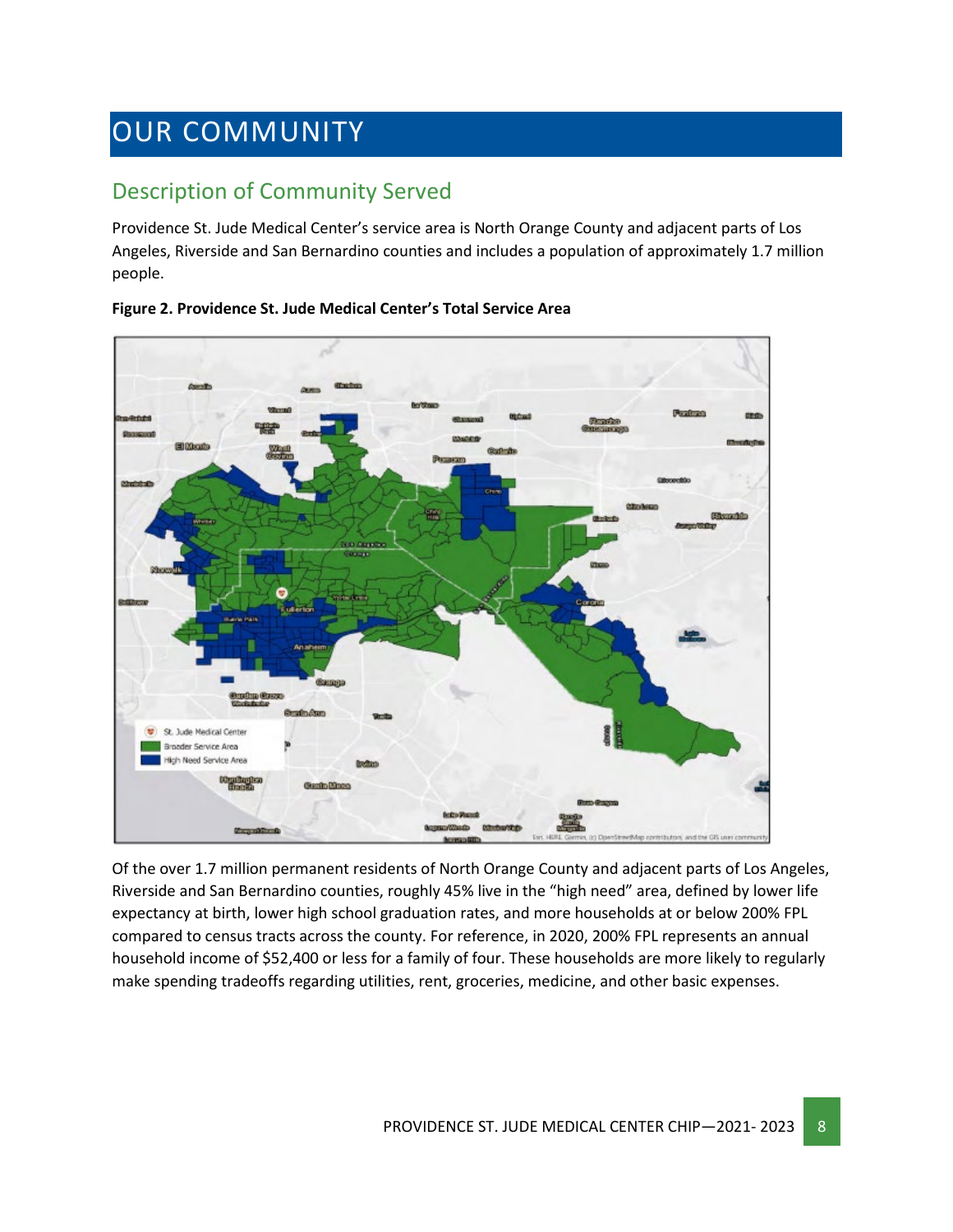# <span id="page-8-0"></span>Community Demographics

#### POPULATION AND AGE DEMOGRAPHICS

Of the over 1.7 million permanent residents in the total service area, the male-to-female distribution is roughly equal across geographies.

The high need service area has a higher percentage of people under 34 years of age, 60.2%, compared to 48.8% in the broader community.

#### POPULATION BY RACE AND ETHNICITY

Individuals identifying as Hispanic had twice the percentage living in high need service areas, 63.5% versus the broader service area, 31.8%. The same was noted for individuals identifying as "other" race, 28.5% versus 11.2%.

People identifying as Asian, 13.2% lived in high need service areas and 29.7% in the broader service area.

#### SOCIOECONOMIC INDICATORS

#### *Table 1. Income Indicators for Providence St. Jude Medical Center Service Area*

| Indicator                                                                                                                                                            | <b>Broader Service</b><br>Area | <b>High Need</b><br><b>Service Area</b> | <b>Orange County</b> |
|----------------------------------------------------------------------------------------------------------------------------------------------------------------------|--------------------------------|-----------------------------------------|----------------------|
| <b>Median Income</b><br>Data Source: American Community Survey<br>Year: 2019                                                                                         | \$103,210                      | \$63,059                                | \$88,453             |
| <b>Percent of Renter Households with</b><br><b>Severe Housing Cost Burden</b><br>Data Source: American Community Survey<br>Year: Estimates based on 2013 - 2017 data | 24.0%                          | 30.8%                                   | 28.0%                |

The high need service area's median household income is approximately \$40,000 *less than* that of the broader service area, and \$25,000 *less than* the Orange County overall.

Severe housing cost burden is defined as households that spend 50% or more of their income on housing costs. A greater proportion of renter households are severely housing burdened in the high need service area (three out of every ten households, 30.8%) in comparison to the broader service area (two out of every ten households, 24.0%).

**Full demographic and socioeconomic information for the service area can be found in the 2021 [CHNA](https://www.providence.org/about/annual-report/chna-and-chip-reports) for Providence St. Jude Medical Center.**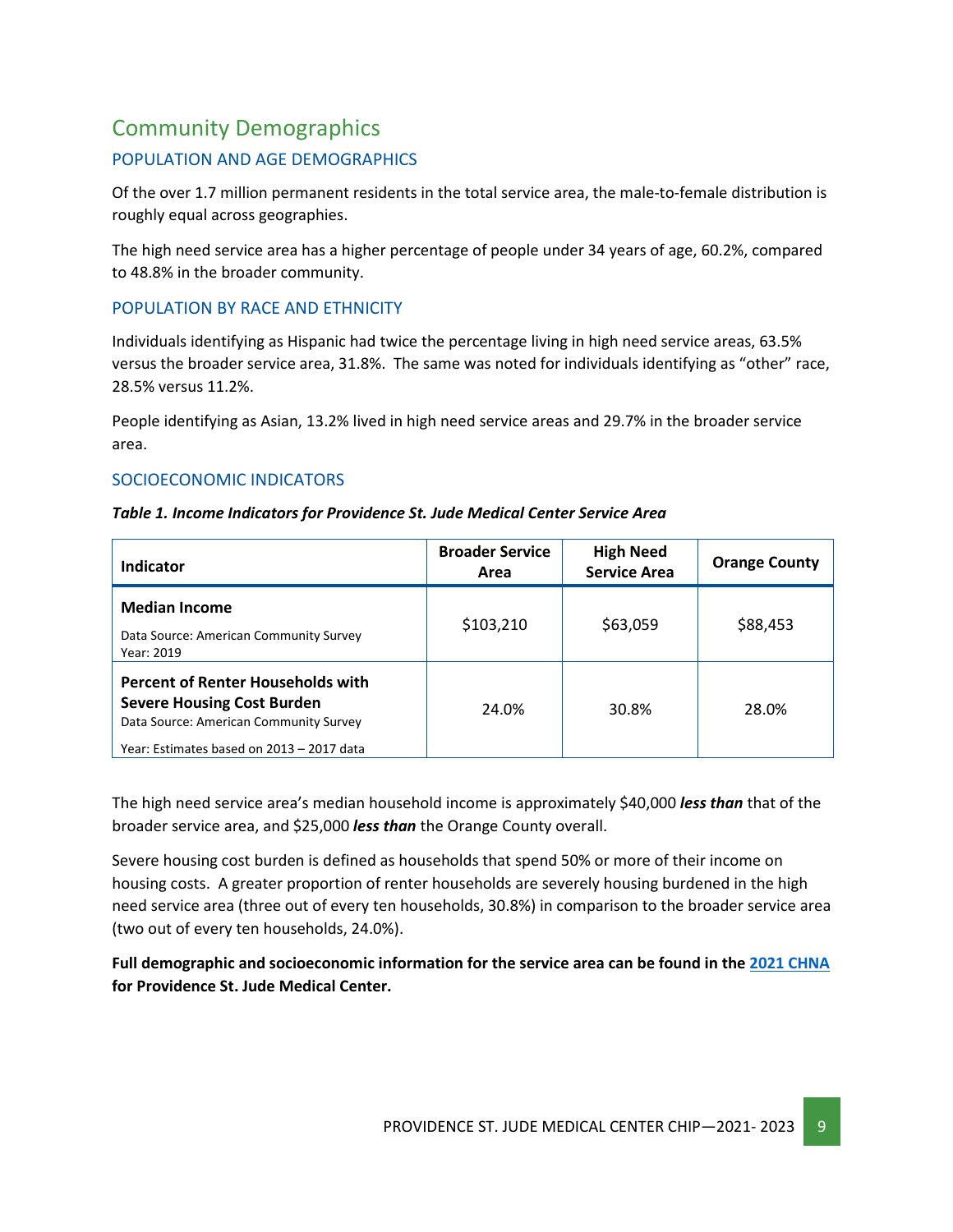# <span id="page-9-0"></span>COMMUNITY NEEDS AND ASSETS ASSESSMENT PROCESS AND RESULTS

### <span id="page-9-1"></span>Summary of Community Needs Assessment Process and Results

Improving the health of our communities is foundational to our Mission and deeply rooted in our heritage and purpose. Our Mission calls us to be steadfast in serving all, with a special focus on our most economically poor and vulnerable neighbors. This core belief drives the programs we build, investments we make, and strategies we implement.

Knowing where to focus our resources starts with our Community Health Needs Assessment (CHNA), an opportunity in which we engage the community every three years to help us identify and prioritize the most pressing needs, assets, and opportunities. The 2021 CHNA was approved by the SJMC Community Health Committee on April 8, 2021.

The Community Health Needs Assessment (CHNA) process is based on the understanding that health and wellness are influenced by factors within our communities, not only within medical facilities. In gathering information on the communities served by the hospitals, we looked not only at the health conditions of the population, but also at socioeconomic factors, the physical environment, and health behaviors.

In addition, we recognize that there are often geographic areas where the conditions for supporting health are substantially poorer than nearby areas. Whenever possible and reliable, data are reported at the ZIP Code or census block group level. These smaller geographic areas allow us to better understand the neighborhood level needs of our communities and better address disparities within and across communities.

We reviewed data from the American Community Survey and local public health authorities. In addition, we include hospital utilization data to identify disparities in utilization by income and insurance, geography, and race/ethnicity when reliably collected.

# <span id="page-9-2"></span>Significant Community Health Needs Prioritized

Through a collaborative process engaging Community Health Committee members and the Director of Community Health Investment, the hospital worked from a list of the seventeen (17) health and social needs identified by data from the Orange County Health Improvement Partnership, 2019 Kaiser Permanente CHNA, 2019 University California, Irvine Medical Center CHNA, CalOptima Member Survey, morbidity and mortality data; and hospital-level data. Staff developed a point system to assign each of the seventeen (17) identified needs to gain perspective and develop a hierarchy of which top needs have the potential to offer the highest impact in the High Desert. Each need was listed, and assessed based on the following:

- Trend over time (Getting "Worse" or "Better")
- Impact on low-income or communities of color ("Very High" to "Very Low")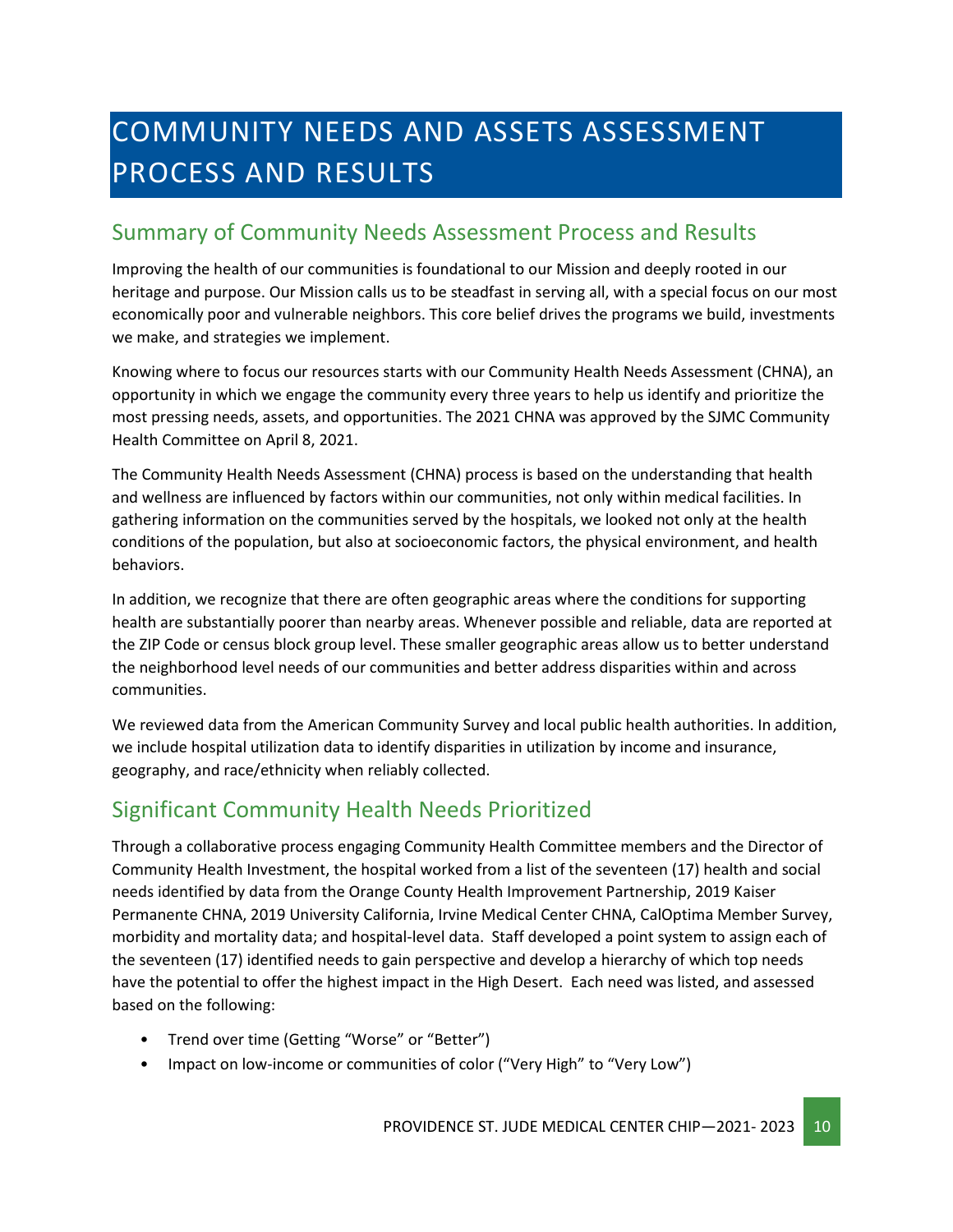- Are "High Need Areas" worse off than state averages? ("Yes" or "No")
- Opportunity for Impact ("Low" to "Very High")
- Alignment with System Priorities ("Yes" or "No")
- Community Vital Signs Priority ("Yes" or "No")
- Attorney General Requirement ("Yes" or "No")

Based upon the scoring system and discussion, SJMC's Community Health Committee identified the following priorities:

#### PRIORITY 1: MENTAL HEALTH

Creating awareness and services addressing mental health along with substance use.

#### PRIORITY 2: ACCESS TO CARE

Increasing health care access as well as other resources for areas that have the biggest challenges.

#### PRIORITY 3: HOMELESSNESS AND HOUSING

Social determinants of health, like housing, have a substantial impact on health behaviors and health outcomes. Addressing housing instability, housing affordability, and preventing homelessness will improve health in the communities we serve.

#### PRIORITY 4: HEALTH EQUITY AND RACIAL DISPARITIES

The need for increased health equity and the presence of racial disparities are key priorities to address.

### <span id="page-10-0"></span>Needs Beyond the Hospital's Service Program

No hospital facility can address all of the health needs present in its community. We are committed to continuing our Mission partnering with like-minded partners that count with the capacity and expertise to address the needs of Los Angeles and Orange County Residents by funding other non-profits through our Care for the Poor program managed by Providence St. Jude Medical Center.

Furthermore, Providence St. Jude Medical Center will endorse local non-profit organization partners to apply for funding through th[e St. Joseph Community Partnership Fund. O](http://www.stjhs.org/SJH-Programs/SJH-Community-Partnership-Fund.aspx)rganizations that receive funding provide specific services and resources to meet the identified needs of underserved communities throughout SJMC's service areas.

The following community health needs identified in the ministry CHNA will not be addressed and an explanation is provided below:

- 1. **Obesity** While this was a low priority in the assessment, the Medical Center will continue its support of its Move More Eat Health initiative focused on obesity prevention.
- 2. **Prevention** While this was a low priority in the assessment, the Community Health Committee requested that prevention be integrated into all the approved priorities.
- 3. **Diabetes** While this was a low priority in the assessment, it was recognized that the Orange County Health Improvement Partnership is addressing this issue.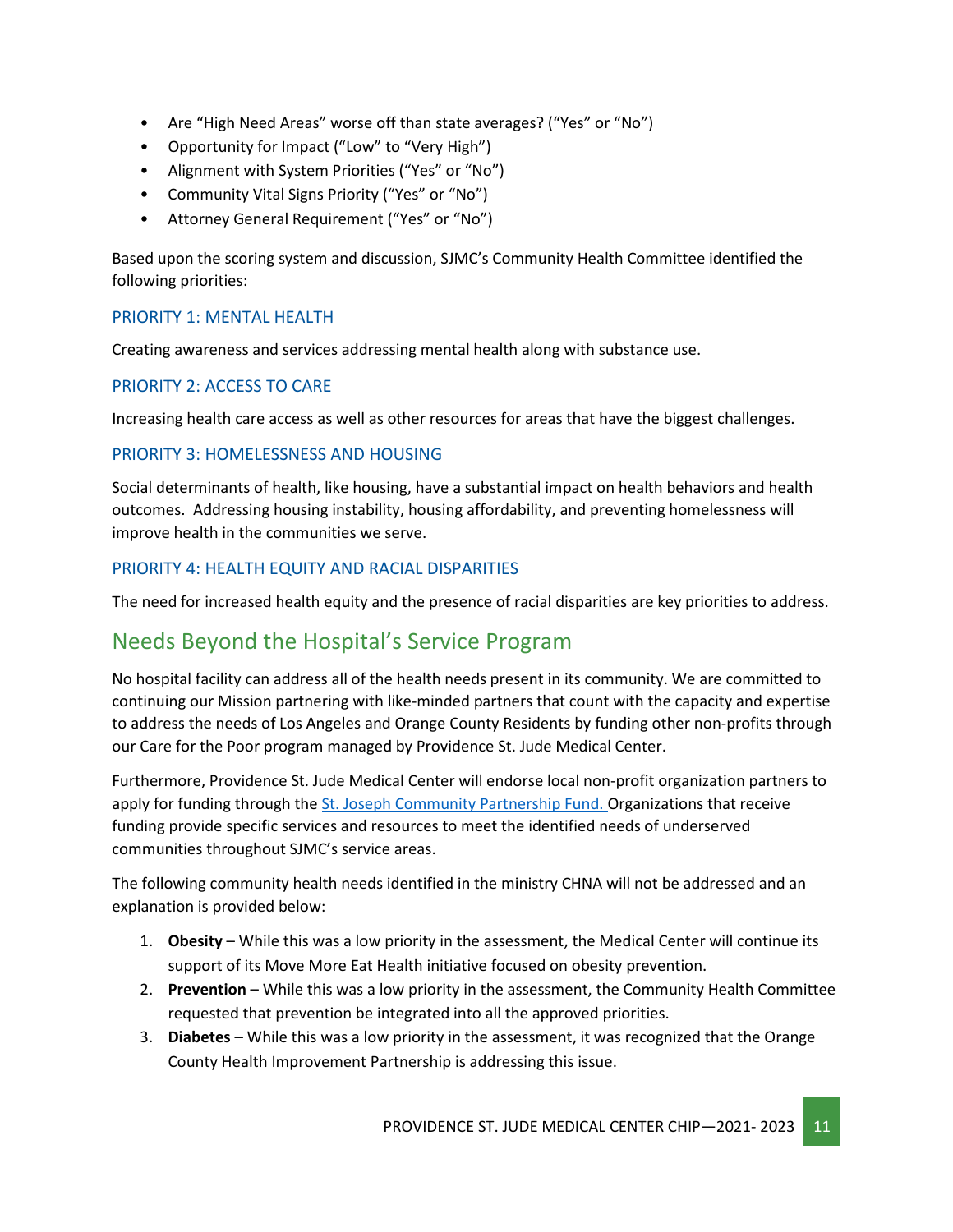- 4. **Food Insecurity** While this was a low priority, the Medical Center will continue to address food insecurity through partners such as Second Harvest Food Bank.
- 5. **Sexually Transmitted Diseases** While this was a low priority in the assessment, this need is being addressed by the Orange County Health Improvement Partnership.
- 6. **Economic Stability** While this was a low priority in the assessment, it will be addressed by other partner organizations, such as Hopebuilders and CAPOC.
- 7. **Environment/Climate** While this was a low priority in the assessment[, Providence St. Joseph](https://www.providence.org/about/community-partnerships/work-we-do/government-affairs-and-social-responsibility/environmental-stewardship/our-commitment-to-environmental-transformation)  [Health has committed to being carbon negative by 2030.](https://www.providence.org/about/community-partnerships/work-we-do/government-affairs-and-social-responsibility/environmental-stewardship/our-commitment-to-environmental-transformation) This effort will involve all hospital staff. The Regional Director, CHI for OC/HD is a member of the Providence Environmental Justice Committee.
- 8. **Safety** While this was a low priority in the assessment, safety is a priority for some of our partners such as the Center for Healthy Neighborhoods.
- 9. **Stroke** While this was a low priority, Providence St. Jude Medical Center is an accredited comprehensive stroke center.
- 10. **Cancer** While this was a low priority in the assessment, Providence St. Jude Medical Center has a comprehensive Cancer Center to serve the community.
- 11. **Teen Birth Rate** This was a low priority based on the declining teen birth rate in the hospital service area.
- 12. **Alzheimer Disease** While this was a low priority in the assessment, the Medical Center does have programs supporting caregivers of persons with Alzheimer's Disease.
- 13. **Early Childhood** While this was a low priority in the assessment, the Medical Center supports with time and grant funding Early Childhood OC.

In addition, the hospital will collaborate with local non-profit, like-minded organizations that address the aforementioned community needs to coordinate care and referrals to address these unmet needs.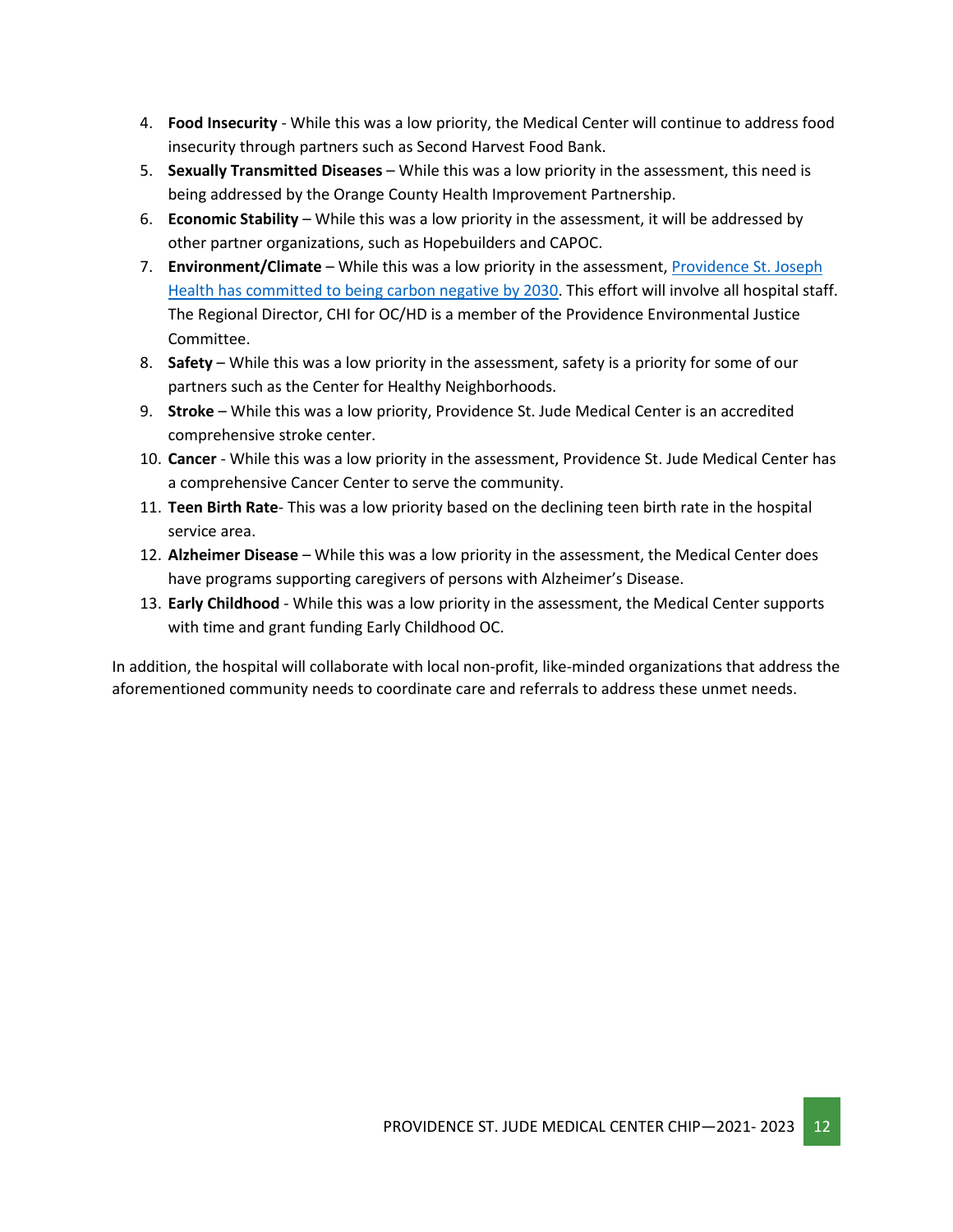# <span id="page-12-0"></span>COMMUNITY HEALTH IMPROVEMENT PLAN

## <span id="page-12-1"></span>Summary of Community Health Improvement Planning Process

Providence St. Jude Medical Center developed a three-year Community Health Improvement Plan (CHIP) to respond to these prioritized needs in collaboration with community partners, considering resources, community capacity, and core competencies. The CHIP process integrated the community input received from over 50 stakeholders at a regional housing/homeless forum, input from the Board of St. Jude Neighborhood Health Centers related to their plans and builds on our mental health partnerships. The 2021-2023 CHIP was approved on October 12, 2021 and made publicly available no later than December 28, 2021.

The 2021-2023 Community Health Improvement Plan (CHIP) process was impacted by the SARS-CoV-2 virus and COVID-19, which has impacted all of our communities. While we have focused on crisis response, it has required a significant re-direction of resources and reduced community engagement in the CHIP process. The Medical Center's Community Health Committee, composed of diverse representatives of the communities served and the target population, have had deep dialogues to determine the key strategies, outcomes, resources and partners for the CHIP.

This CHIP is currently designed to address the needs identified and prioritized through the 2021 CHNA, though COVID-19 will have substantial impacts on our community needs. These impacts are likely to exacerbate some of the needs identified, and cause others to rise in level of priority. While this is a dynamic situation, we recognize the greatest needs of our community will change in the coming months, and it is important that we adapt our efforts to respond accordingly. We are committed to supporting, strengthening, and serving our community in ways that align with our Mission, engage our expertise, and leverage our Community Benefit dollars in the most impactful ways.

Providence St. Jude Medical Center anticipates that implementation strategies may change and therefore, a flexible approach is best suited for the development of its response to the CHNA. For example, certain community health needs may become more pronounced and require changes to the initiatives identified by Providence St. Jude Medical Center in the enclosed CHIP.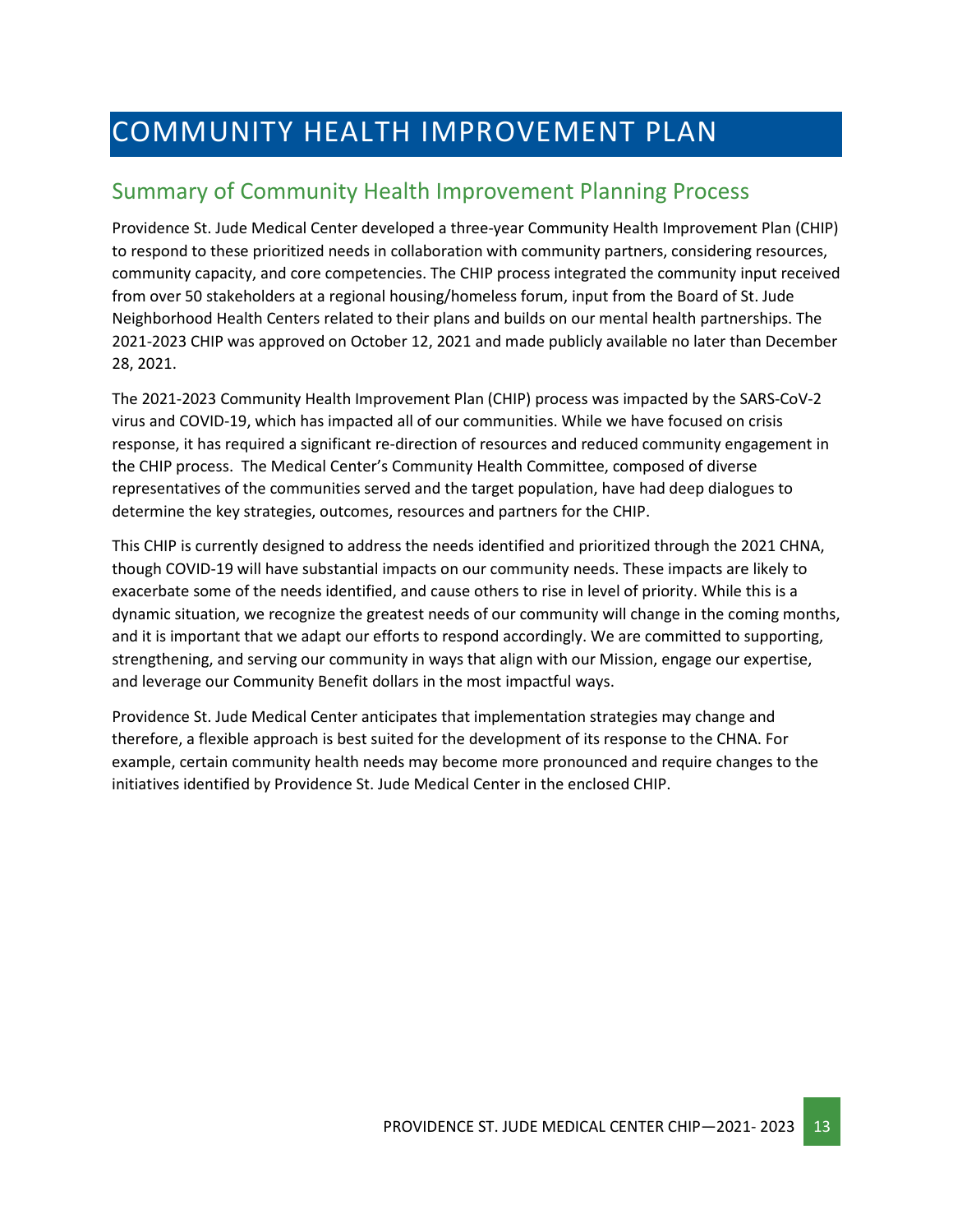# <span id="page-13-0"></span>Addressing the Needs of the Community: 2021- 2023 Key Community Benefit Initiatives and Evaluation Plan

PRIORITY #1: HOMELESSNESS AND AFFORDABLE HOUSING

#### *Community Need Addressed*

Increase in homelessness and the lack of affordable housing

#### *Goal (Anticipated Impact)*

Reduce chronic homelessness, increase the number of affordable housing units and strengthen affordable housing policies.

#### *Outcome measure:*

Reduce chronic homelessness as measured by the rate of individuals experiencing chronic homelessness in the Annual Point in Time Count.

Increase affordable housing units by at least 200 in North Orange County.

Strengthen affordable housing policies in the 2021-2028 housing elements in at least 3 target North Orange County cities.

| <b>Strategy</b>                                                                                                                                                                                                         | <b>Target Population</b>                                    | <b>Strategy Measure</b>                                                                                                               | <b>Baseline</b> | 2023 Target |
|-------------------------------------------------------------------------------------------------------------------------------------------------------------------------------------------------------------------------|-------------------------------------------------------------|---------------------------------------------------------------------------------------------------------------------------------------|-----------------|-------------|
| 1. Train a minimum of<br>100 additional<br>housing champions in<br><b>North Orange County</b><br>cities.                                                                                                                | Residents with<br>low to moderate<br>incomes                | # of housing<br>champions trained<br>in North Orange<br>County                                                                        | 151             | 251         |
| 2. Engage with<br>housing champions in<br>local city housing<br>element public<br>process to promote<br>stronger policies in<br>the 2021-2028<br>housing elements<br>that will result in<br>more affordable<br>housing. | Resident<br>engagement with<br>Planning and City<br>Council | # of cities with<br>inclusionary<br>housing ordinances<br>and other strong<br>policies promoting<br>affordable housing<br>in North OC | $\mathbf 0$     | 3           |
| 3. Support the<br>approval of<br>affordable housing<br>projects in the<br>pipeline so that at                                                                                                                           | Residents,<br>Planning<br>Commissions, City<br>Councils     | # of affordable<br>housing units<br>added by 2023 in<br>North Orange<br>County                                                        | $\Omega$        | 200         |

#### *Table 2. Strategies and Strategy Measures for Addressing Homelessness and Affordable Housing*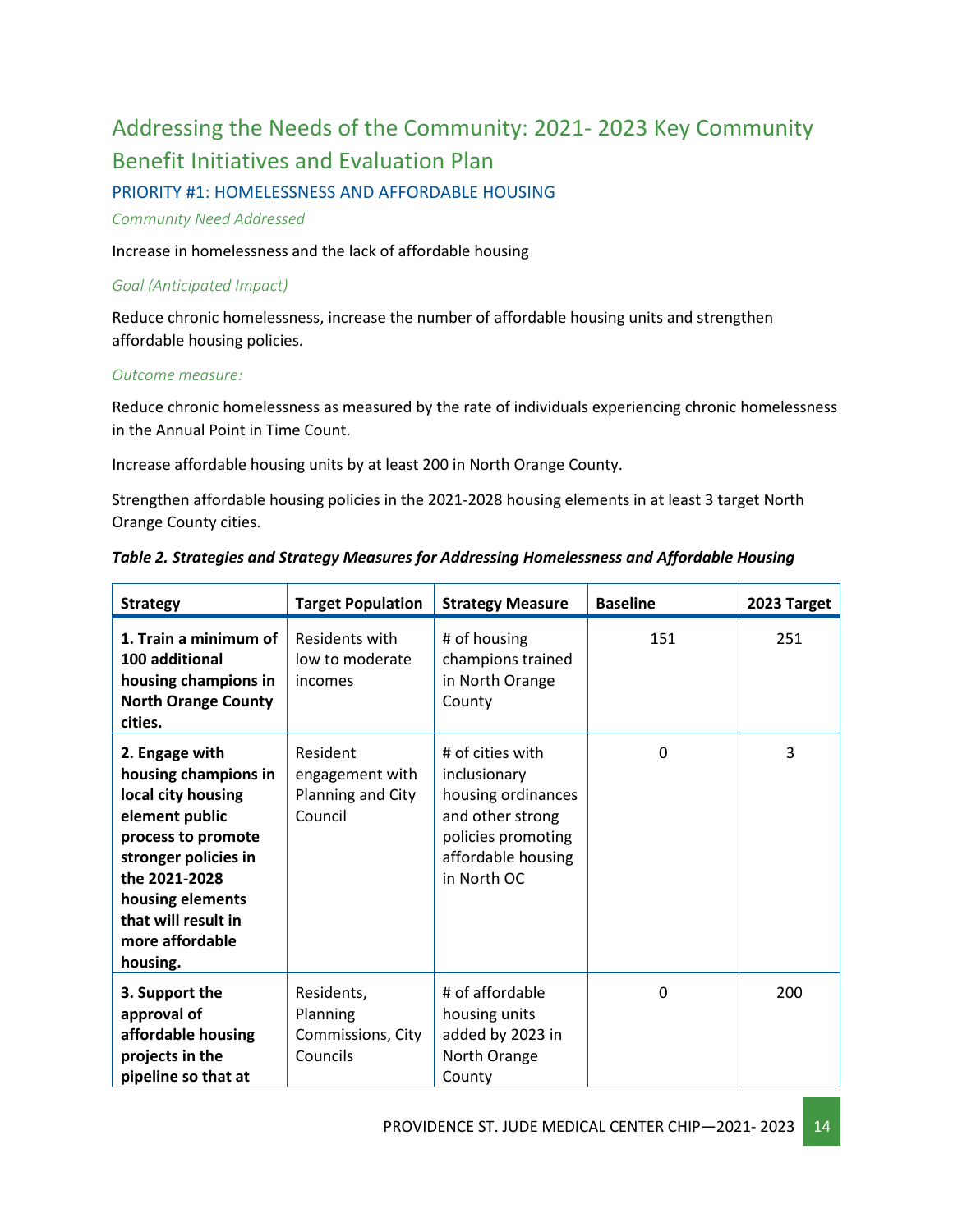| least 200 new units<br>are built by 2023 in<br>North Orange County.                                                                                                                        |                                                               |                                                                                                                          |                                                                                                               |                                                                                                                                        |
|--------------------------------------------------------------------------------------------------------------------------------------------------------------------------------------------|---------------------------------------------------------------|--------------------------------------------------------------------------------------------------------------------------|---------------------------------------------------------------------------------------------------------------|----------------------------------------------------------------------------------------------------------------------------------------|
| 4. Continue homeless<br>care navigation<br>program and<br>implement best<br>practices identified in<br>the region.                                                                         | People<br>experiencing<br>chronic<br>homelessness             | Decrease in<br>administrative days<br>in homeless<br>population                                                          | Average of 8 days<br>per month in first<br>six months of 2021                                                 | Average of<br>no more<br>than 5 days<br>per month                                                                                      |
| 5. Partner with the<br><b>OC Superior Court,</b><br><b>Public Law Center and</b><br>other partners to<br>implement a<br>collaborative court<br>for eviction diversion<br>in Orange County. | Low-income<br>persons at risk of<br>eviction                  | % of evictions<br>diverted                                                                                               | 0                                                                                                             | 50%                                                                                                                                    |
| 6. Influence Cal<br>Optima to add<br>additional in lieu<br>services to support<br>the needs of persons<br>experiencing<br>homelessness that<br>are being discharged<br>from the hospital.  | Cal Optima<br>members who are<br>experiencing<br>homelessness | # of in lieu services<br>provided by Cal<br>Optima for CalAim<br>clients                                                 | 0                                                                                                             | 5                                                                                                                                      |
| 7. Advocate for data<br>sharing to allow<br>hospitals to access<br><b>HMIS database and to</b><br>improve referral<br>system to shelters<br>and navigation<br>centers.                     | Persons<br>experiencing<br>homelessness                       | Access to HMIS by<br>hospitals<br>Ability of hospital<br>staff to refer<br>directly to<br>shelters/navigation<br>centers | No access by<br>hospitals to HMIS<br>and no ability to<br>directly refer to<br>shelters/navigation<br>centers | Data<br>sharing and<br>access<br>agreements<br>in place to<br>allow direct<br>referral to<br>shelters<br>and<br>navigation<br>centers. |

#### *Evidence Base*

Center for Evidenced Based Solutions on Homelessness: Chronic Homelessness [www.evidenceonhomelessness.com](http://www.evidenceonhomelessness.com/)

Evidence Based Interventions to Address Homelessness; Utah State Legislature Issue Brief 2018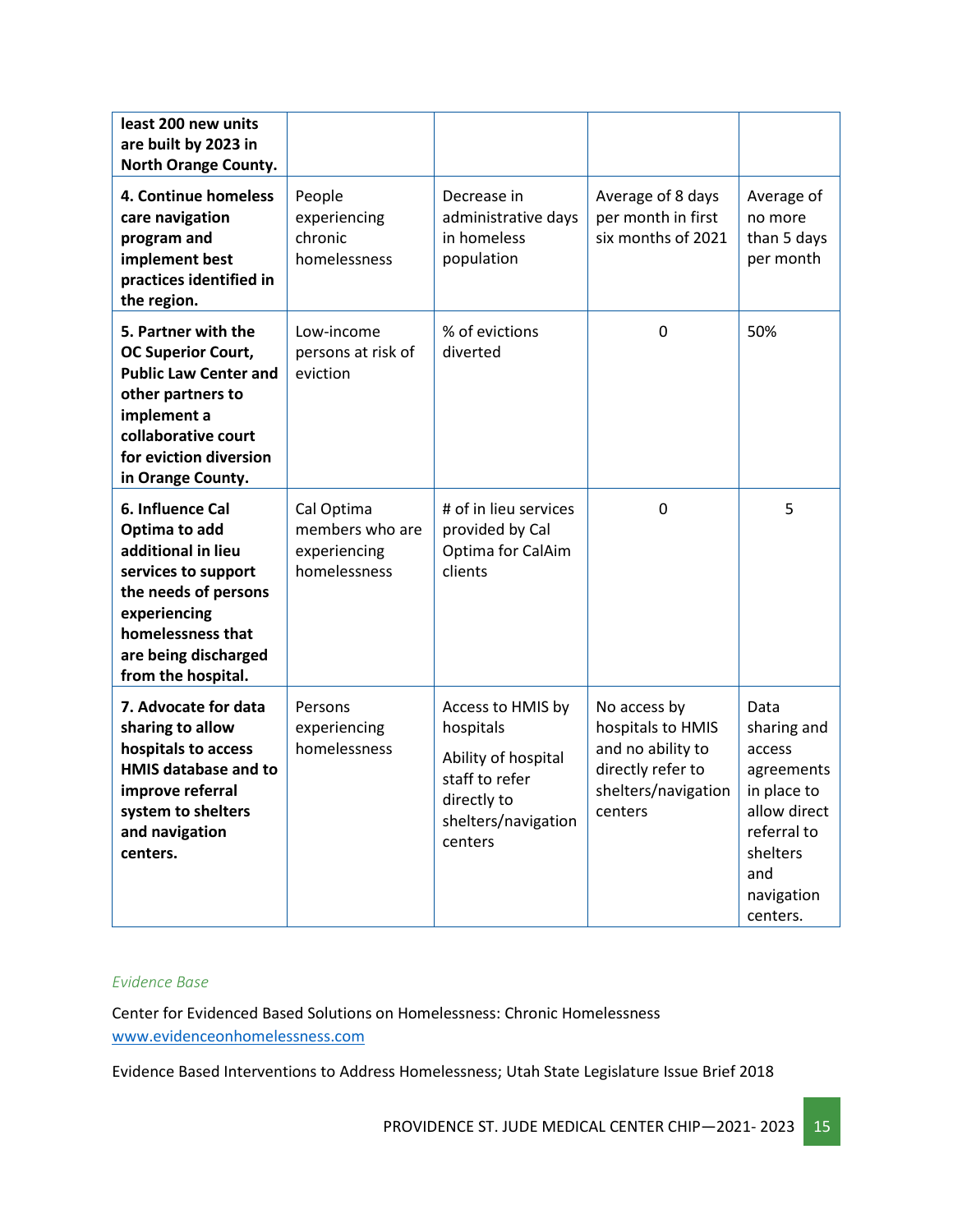#### *Planned Collaboration*

*Collaborative partners include: the Kennedy Commission; United Way OC; YIMBY, Habitat for Humanity, Fullerton Tri-Parish Council.*

#### *Resource Commitment*

Financial commitment to support partners organizations. FTE including homeless community care navigators and grants to partner organizations.

#### PRIORITY #2: MENTAL HEALTH AND SUBSTANCE USE DISORDERS

#### *Community Need Addressed*

Mental Health and Substance Use Disorders

#### *Goal (Anticipated Impact)*

Improved system to access mental health and substance use services to ensure that patients receive care at the appropriate level of care, reduced mental health stigma in the community and increase in resources for youth.

#### *Outcome measure:*

Reduce # of avoidable Emergency Department visits for mental health and substance use disorders

Increase # of schools and students participating in Work 2 Be Well program

Increase # of residents who are active on Each Mind Matters social media

|  |  |  |  |  | Table 3. Strategies and Strategy Measures for Addressing Mental Health and Substance Use Disorders |  |
|--|--|--|--|--|----------------------------------------------------------------------------------------------------|--|
|--|--|--|--|--|----------------------------------------------------------------------------------------------------|--|

| <b>Strategy</b>                                                                                                                                                                                                                                                 | <b>Population Served</b>                                         | <b>Strategy</b><br><b>Measure</b>                                        | <b>Baseline</b> | 2023 Target                         |
|-----------------------------------------------------------------------------------------------------------------------------------------------------------------------------------------------------------------------------------------------------------------|------------------------------------------------------------------|--------------------------------------------------------------------------|-----------------|-------------------------------------|
| 1. Particpate in the Be<br><b>Well Clinical Campus</b><br><b>Steering Committee and</b><br>ensure strong referral<br>protocols are in place to<br>reduce avoidable ED<br>visits for mental health<br>and substance use and to<br>decrease ED length of<br>stay. | Patients with<br>mental health and<br>substance use<br>disorders | % reduction in<br>ED visits for<br>mental health<br>and substance<br>use | TBD             | 50% reduction<br>from 2020 baseline |
| <b>2.Implement MAT</b>                                                                                                                                                                                                                                          | Patients with                                                    | # of patients                                                            | 0               | 60 per year                         |
| program in Emergency                                                                                                                                                                                                                                            | Opioid Use                                                       | receiving MAT                                                            |                 |                                     |
| <b>Department</b>                                                                                                                                                                                                                                               | <b>Disorders</b>                                                 | services in ED                                                           |                 |                                     |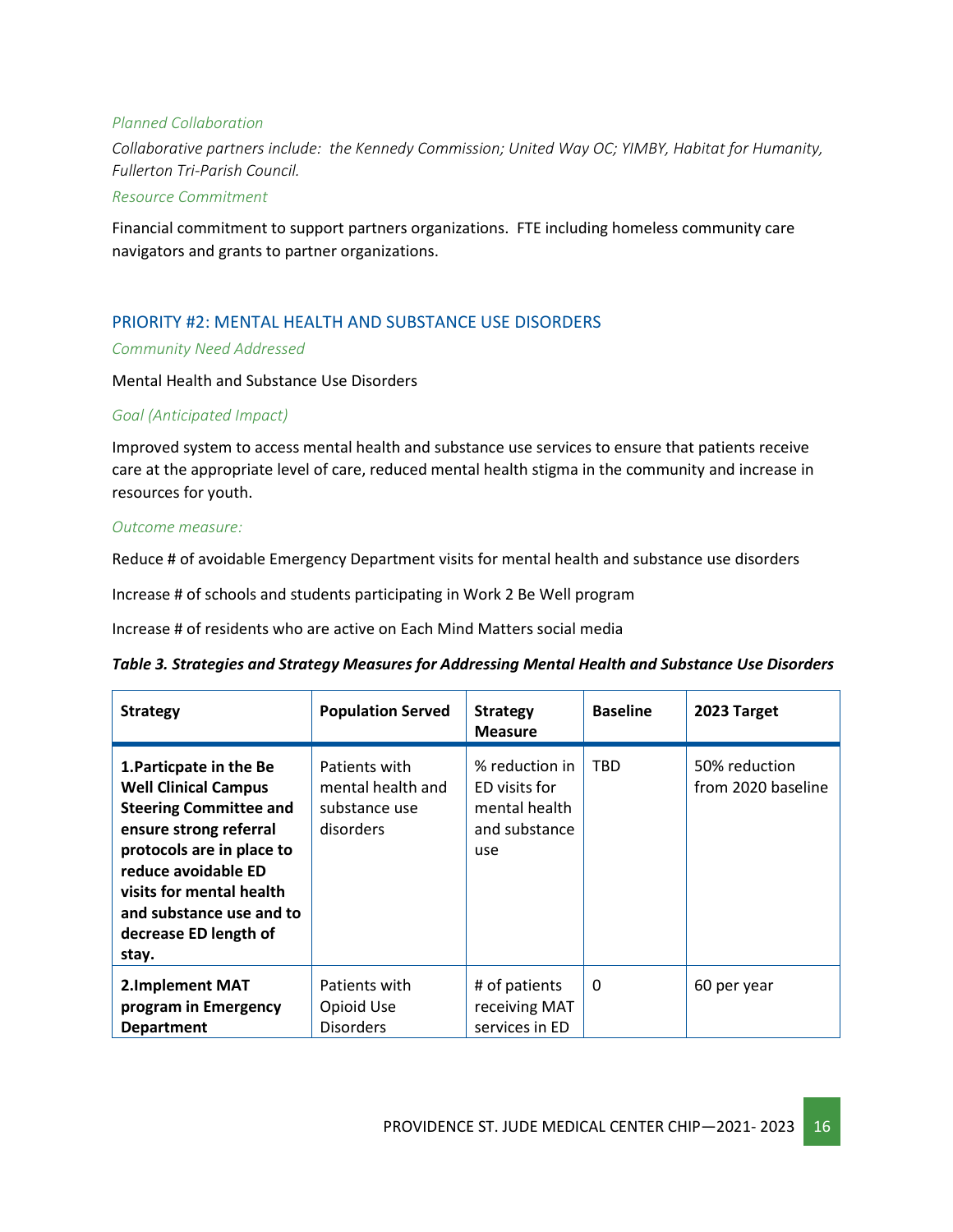| <b>3.Adapt the Each Mind</b><br><b>Matters</b><br><b>Campaign/Promise to</b><br>Talk in response to<br><b>COVID 19</b>                                                                                                                                                                                     | Latinas and their<br>households with<br>low incomes | # residents<br>active on the<br>EMM/PTT<br>social media<br>site.                                                                              | 12,898 in FY<br>20                                                                                                        | 20,000                                                                                                                                                |
|------------------------------------------------------------------------------------------------------------------------------------------------------------------------------------------------------------------------------------------------------------------------------------------------------------|-----------------------------------------------------|-----------------------------------------------------------------------------------------------------------------------------------------------|---------------------------------------------------------------------------------------------------------------------------|-------------------------------------------------------------------------------------------------------------------------------------------------------|
| 4. Implement prevention<br>programs for youth<br>including Work 2 Be Well<br>and Strength in Numbers<br>programs                                                                                                                                                                                           | Middle and high<br>school students                  | # of schools<br>engaged in<br>Work 2 Be<br>Well and<br>Strength in<br>Numbers in<br>North Orange<br>County                                    | $\Omega$                                                                                                                  | 4 schools                                                                                                                                             |
| 5. Reduce the % of 11 <sup>th</sup><br>graders in target high<br>school districts who<br>report using alcohol and<br>other drugs within the<br>last 30 days by<br>implementing Strength in<br>Numbers program.                                                                                             | $11th$ graders                                      | % of $11th$<br>graders in<br>targeted high<br>school<br>districts who<br>report using<br>alcohol and<br>other drugs in<br>the last 30<br>days | 17% (2017-<br>2018)                                                                                                       | 16%                                                                                                                                                   |
| 6. Divert substance use<br>patients requiring<br>sobering and withdrawal<br>management to the Be<br>Well campus instead of<br>to the Emergency<br>Department by<br>partnering with Be Well<br>to advocate for a waiver<br>for ambulances to not be<br>required to bring these<br>patients to the hospital. | Patients with<br>substance use<br>disorders         | Waiver<br>achieved                                                                                                                            | No waiver<br>in place<br>Ambulances<br>must bring<br>patients<br>needing<br>sobering to<br>the<br>Emergency<br>Department | Waiver approved<br>and patients with<br>substance use<br>disorders brought<br>by ambulance<br>directly to Be Well<br>campus                           |
| 7. Advocate to pass in<br>California current<br>proposals to expand<br>mental health services<br>for students.                                                                                                                                                                                             | Pre-K - 12 Students                                 | Number of<br>bills passed                                                                                                                     | Student<br>mental<br>health bills<br>have been<br>proposed<br>but not yet<br>passed.                                      | At least 2 bills<br>currently being<br>proposed to<br>support student<br>mental health<br>services passed by<br>legislature and<br>signed by Governor |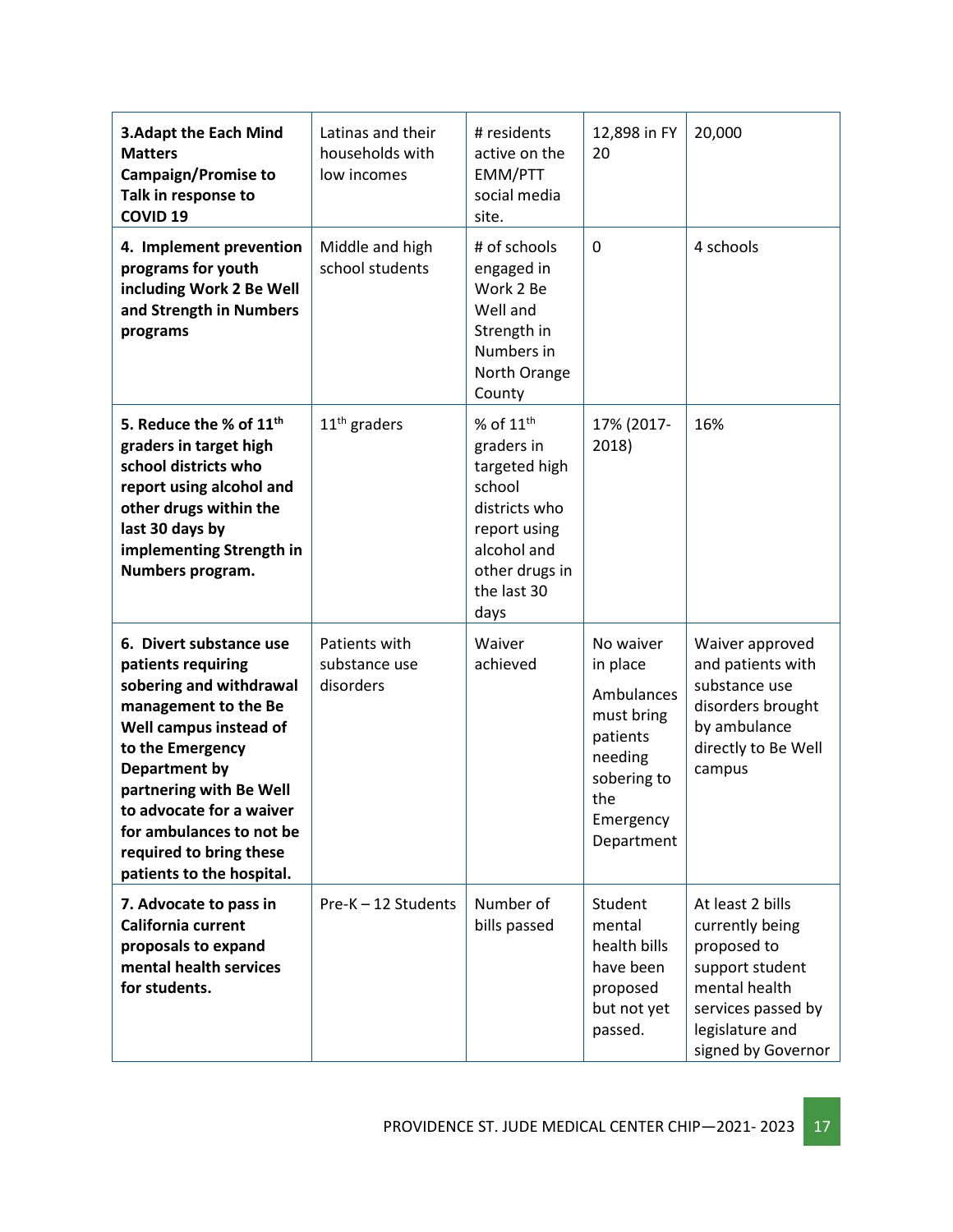#### *Evidence Based Sources*

Preventing Drug Use among Children and Adolescents (In Brief) Prevention Principles

[https://www.drugabuse.gov/publications/preventing-drug-use-among-children](https://www.drugabuse.gov/publications/preventing-drug-use-among-children-adolescents/prevention-principles)[adolescents/prevention-principles](https://www.drugabuse.gov/publications/preventing-drug-use-among-children-adolescents/prevention-principles)

<https://theathenaforum.org/CSAPprinciples>

#### *Planned Collaboration*

Be Well OC; NAMI, St. Jude Emergency Medical Group; St. Joseph Hospital; Mission Hospital; PSJH Work 2 Be Well; Westbound Communications, Orange County Mental Health, St. Jude Neighborhood Health Centers, Fullerton Joint Union High School District, Placentia Yorba Linda School District.

#### *Resource Commitment*

Financial and staffing to resource a Chemical Dependency Counselor and to support Each Mind Matters, Work 2 Be Well, Strength in Numbers and other mental health strategies.

#### PRIORITY #3: ACCESS TO CARE AND CARE NAVIGATION

#### *Community Need Addressed*

Lack of access to primary care, dental care, mental health care and difficulties in navigating services

#### *Goal (Anticipated Impact)*

Increase the number of primary care, dental care and mental health visits provided for the uninsured and underinsured in Orange County

#### *Outcome measure:*

Number of primary care, dental and mental health visits provided by St. Jude Neighborhood Health Centers in North Orange County.

| <b>Strategy</b>                                     | Population<br>Served                                        | <b>Strategy</b><br><b>Measure</b> | <b>Baseline</b> | 2023 Target                                                                                         |
|-----------------------------------------------------|-------------------------------------------------------------|-----------------------------------|-----------------|-----------------------------------------------------------------------------------------------------|
| 1.Open the<br><b>Ponderosa Park site</b><br>in 2021 | Uninsured and<br>underinsured<br>persons with low<br>income | Clinic opened<br># of visits      | Clinic not open | Clinic opened<br>and providing<br>medical, dental<br>and mental<br>health services<br>10,000 visits |
| 2. Open the<br><b>Manchester site in</b><br>2023    | Uninsured and<br>underinsured                               | Clinic opened<br># of visits      | Clinic not open | Clinic opened<br>and providing<br>medical visits.                                                   |

#### *Table 4. Strategies and Strategy Measures for Addressing Access to Care*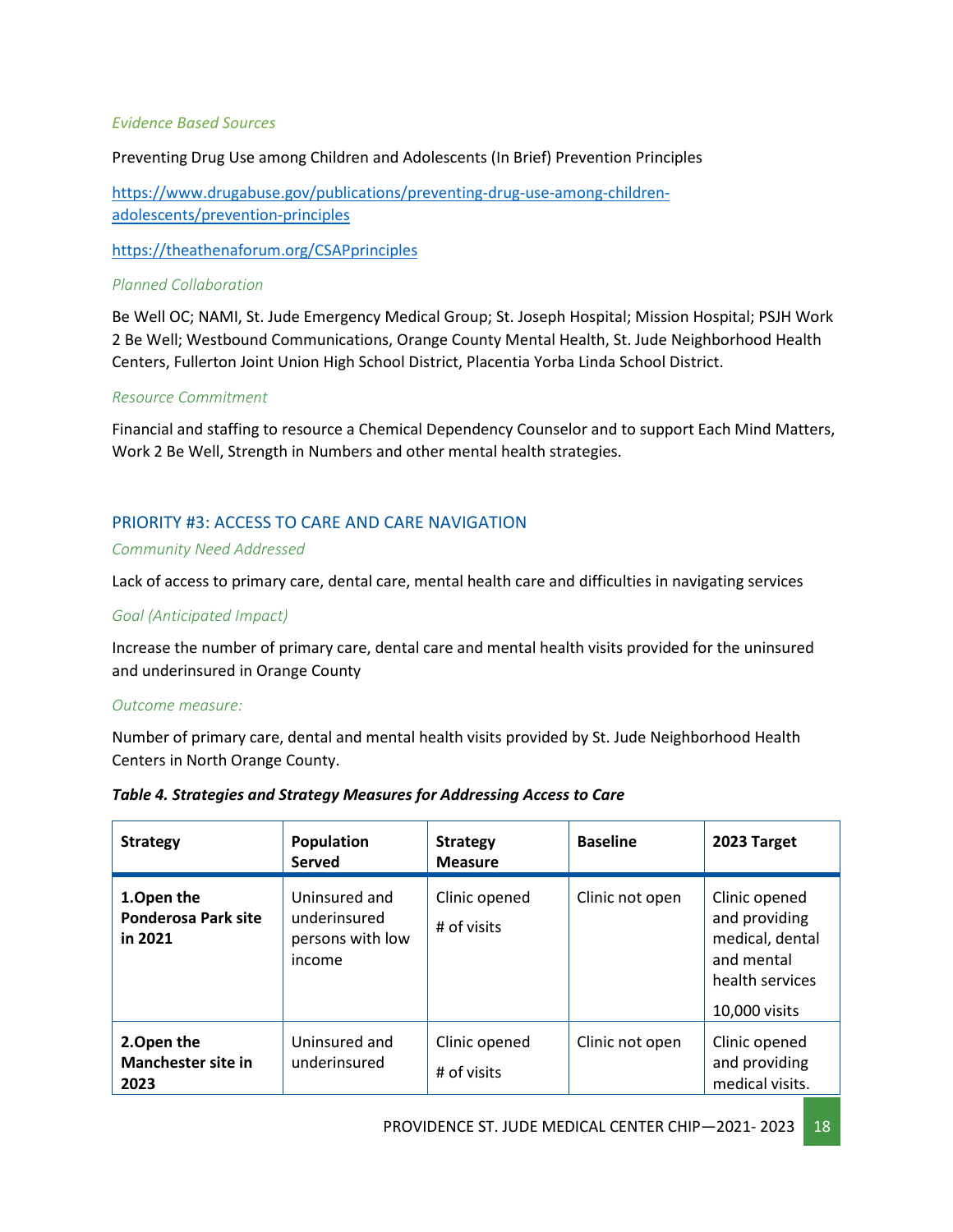|                                                                                                                                                                | persons with low<br>income                                             |                                                                                                                                                                     |                            | 10,000 visits                                        |
|----------------------------------------------------------------------------------------------------------------------------------------------------------------|------------------------------------------------------------------------|---------------------------------------------------------------------------------------------------------------------------------------------------------------------|----------------------------|------------------------------------------------------|
| 3. Assess the<br>integration of virtual<br>visits into clinic<br>operations as a way<br>to reduce barriers to<br>care.                                         | Uninsured and<br>underinsured<br>persons with low<br>income            | % of virtual visits<br>at St. Jude<br>Neighborhood<br><b>Health Center</b>                                                                                          | 0 before COVID-<br>19      | 40% of visits                                        |
| 4. Support the<br>enrollment and<br>connection to<br>primary care of<br>newly eligible<br><b>MediCal members</b><br>who are<br>undocumented age<br>50 and over | Residents age 50<br>and over who are<br>low income and<br>undocumented | # of newly<br>eligible MediCal<br>members 50 and<br>over who are low<br>income and<br>undocumented<br># newly enrolled<br>members<br>connected to a<br>medical home | $\mathbf 0$<br>$\mathbf 0$ | 10,000<br>10,000                                     |
| 5. Advocate for<br>continuation of<br><b>MediCal expansion</b>                                                                                                 | Residents with<br>low income who<br>are<br>undocumented                | Passage of<br>expansion of<br>MediCal eligibility<br>for persons who<br>are<br>undocumented                                                                         | 0                          | 1 expansion<br>policy passed by<br>State legislature |
| 6. Ensure the<br>availability of<br><b>Specialty Care</b><br>services for<br>uninsured persons in<br><b>North Orange County</b>                                | Uninsured<br>persons with low<br>incomes                               | # of specialty<br>care consults                                                                                                                                     | 159                        | 200                                                  |

#### *Evidence Base*

County Health Rankings and Roadmap: Access to Care- Policies and Programs that Work

#### *Planned Collaboration*

*St. Jude Neighborhood Health Centers; Jamboree Housing; City of Anaheim, OCHAI, Lestonnac Free Clinic Resource Commitment*

Financial resources including capital and operating support to SJNHC as well as supporting on-going access initiatives.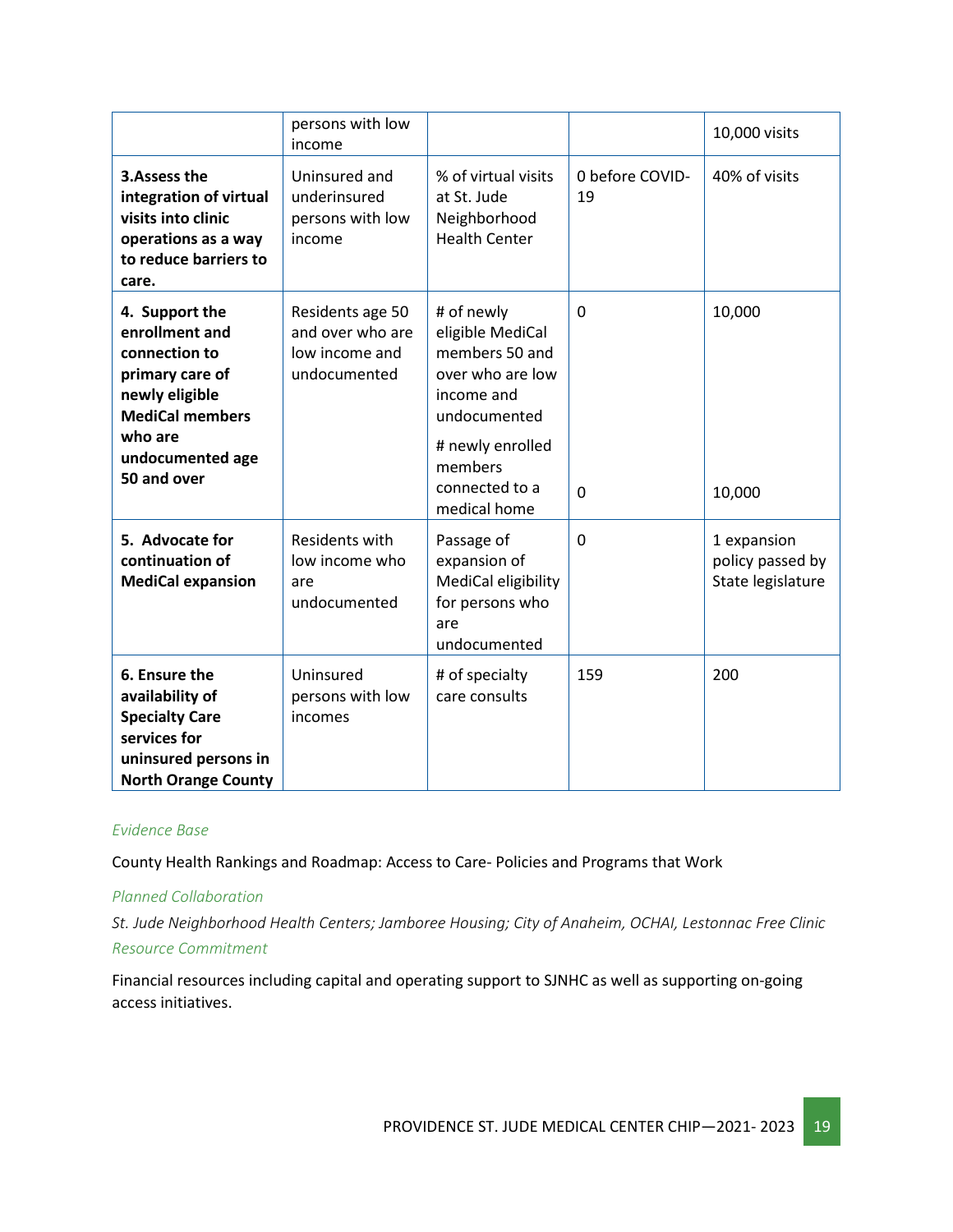#### PRIORITY #4: HEALTH EQUITY/RACE DISPARITIES

#### *Community Need Addressed*

Disparities in health outcomes by race/ethnicity and lack of health equity

#### *Goal (Anticipated Impact)*

Reduce one health disparity selected by the regional Health Equity initiative from a community perspective

*Outcome measure:*

*Reduction in the rate of the selected health disparity by 2022.*

| <b>Strategy</b> |                                                                                                                                                                                                        | Population<br><b>Served</b>                                       | <b>Strategy</b><br><b>Measure</b>                                                                                                                          | <b>Baseline</b> | 2023 Target |
|-----------------|--------------------------------------------------------------------------------------------------------------------------------------------------------------------------------------------------------|-------------------------------------------------------------------|------------------------------------------------------------------------------------------------------------------------------------------------------------|-----------------|-------------|
| 1.              | Develop a plan to<br>address one<br>issue that<br>interferes with<br>the API<br>population                                                                                                             | Uninsured and<br>underinsured<br>persons with low<br>incomes      | <b>TBD</b>                                                                                                                                                 | <b>TBD</b>      | <b>TBD</b>  |
| 2.              | Increase the % of<br>target schools<br>whose Latino/a<br>5 <sup>th</sup> graders have<br>demonstrated<br>improvement in<br>the Healthy<br><b>Fitness Zone for</b><br><b>Body</b><br><b>Composition</b> | Latino 5 <sup>th</sup> graders<br>in a low-income<br>household    | % of schools<br>whose Latino/a<br>5 <sup>th</sup> graders have<br>demonstrated<br>improvement in<br>the Healthy<br>Fitness Zone for<br>body<br>composition | 36%             | 50%         |
| 3.              | Align health<br>equity work to<br>address at least<br>one community<br>adopted equity<br>initiative, such as<br><b>HASC or HCA</b>                                                                     | People with low-<br>incomes<br>experiencing<br>health disparities | <b>TBD</b>                                                                                                                                                 | <b>TBD</b>      | <b>TBD</b>  |

#### *Table 5. Strategies and Strategy Measures for Addressing Health Equity and Race Disparities*

#### *Evidence Base*

NCBI: A Roadmap and Best Practices for Organizations to Reduce Racial and Ethnic Disparities in Healthcare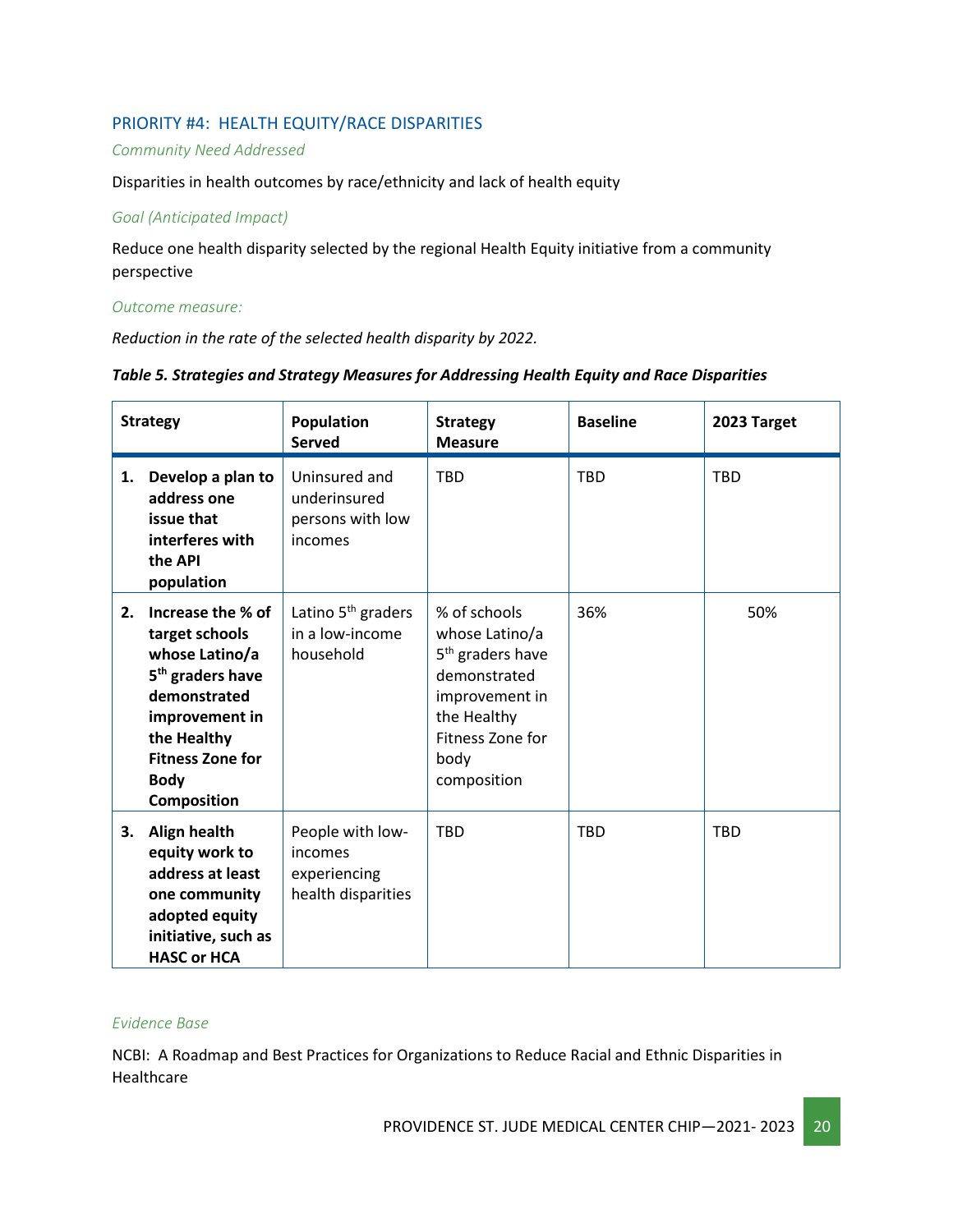Commonwealth Fund: An Evolving Roadmap to Address Social Determinants of Health

*Planned Collaboration*

*PSJH Health Equity Work Group; Orange County Equity Coalition Resource Commitment*

Funding to partner organizations for grants to support the strategies.

## <span id="page-20-0"></span>Other Community Benefit Programs and Evaluation Plan

|  |  |  |  | Table 6. Other Community Benefit Programs in Response to Community Needs |
|--|--|--|--|--------------------------------------------------------------------------|
|--|--|--|--|--------------------------------------------------------------------------|

| <b>Initiative (Community</b><br><b>Need Addressed)</b>               | <b>Program Name</b>      | <b>Description</b>                                                                                                                                                                    | <b>Population Served</b>                                                                                              |
|----------------------------------------------------------------------|--------------------------|---------------------------------------------------------------------------------------------------------------------------------------------------------------------------------------|-----------------------------------------------------------------------------------------------------------------------|
| Obesity<br>1.<br>Prevention                                          | Move More Eat<br>Healthy | Policy, system, and<br>environmental<br>change to reduce<br>obesity                                                                                                                   | Neighborhoods with<br>low incomes in North<br><b>Orange County</b>                                                    |
| COVID <sub>19</sub><br>2.                                            | Disaster Response        | Emergency, mid-<br>term, and long-term<br>response to<br>consequences of<br>COVID-19                                                                                                  | Low-income<br>communities in North<br><b>Orange County</b>                                                            |
| 3.<br>Depression and<br>needs of frail<br>elderly                    | <b>Senior Services</b>   | Late life depression,<br>in-home volunteer<br>support and chronic<br>disease management<br>for low-income<br>elderly                                                                  | North Orange County<br>elderly persons with<br>low income                                                             |
| Medication, DME,<br>4.<br>Transportation<br>and Recuperative<br>Care | <b>Discharge Needs</b>   | Provide support to<br>assist patients with<br>low income and<br>patients experiencing<br>homelessness with<br>medication,<br>transportation,<br>recuperative care<br>and other needs. | Uninsured patients of<br>St. Jude Medical Center                                                                      |
| 5.<br>Navigation                                                     | Care Connect             | Care coordination for<br><b>MediCal patients</b>                                                                                                                                      | ED and hospital<br>MediCal patients at St.<br><b>Jude Medical Center</b><br>and affiliated<br>physicians and clinics. |